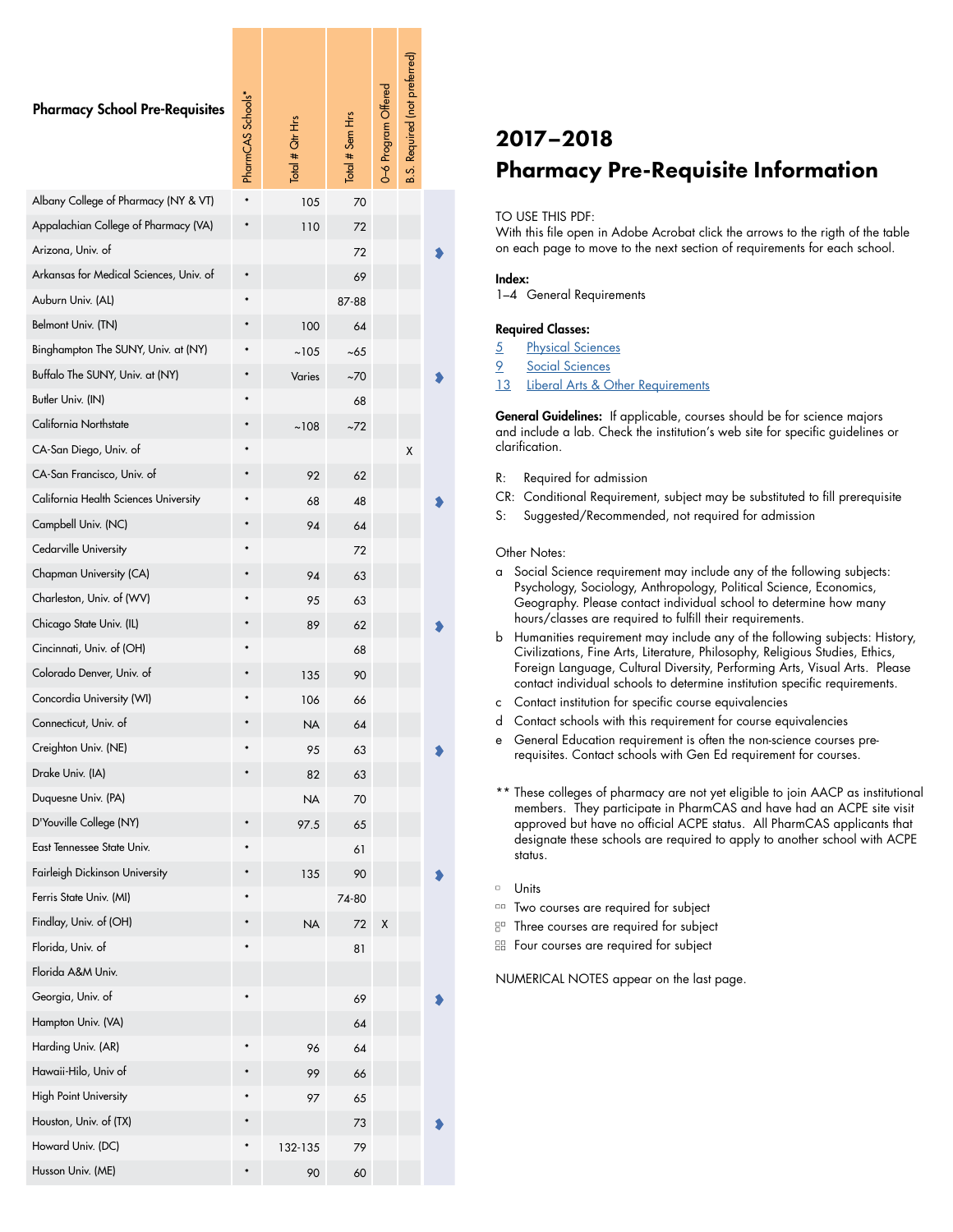| <b>Pharmacy School Pre-Requisites</b> | PharmCAS Schools* | Lote # lotel | Total # Sem Hrs | 0-6 Program Offered | Required (not preferred)<br><b>B.S.</b> |  |
|---------------------------------------|-------------------|--------------|-----------------|---------------------|-----------------------------------------|--|
| Idaho State Univ.                     |                   | 108          | 83              |                     |                                         |  |
| Illinois-Chicago, Univ. of            |                   | 97.5         | 65              |                     |                                         |  |
| Incarnate Word, Univ. of the (TX)     |                   | 94           | 70              |                     |                                         |  |
| lowa, Univ. of                        |                   |              | 72              |                     |                                         |  |
| Kansas, Univ. of                      |                   |              | 68              |                     |                                         |  |
| Keck Graduate Institute               |                   |              |                 |                     | X                                       |  |
| Kentucky, Univ. of                    |                   | 130          | 70              |                     |                                         |  |
| Larkin Health Sciences Institute      |                   |              | 63              |                     |                                         |  |
| Lebanese American University          |                   |              | 70              |                     |                                         |  |
| <b>LECOM</b>                          |                   | 94           | 60              |                     |                                         |  |
| Lipscomb Univ. (TN)                   |                   | 99           | 66              |                     |                                         |  |
| Loma Linda Univ. (CA)                 |                   | 115          | 77              |                     |                                         |  |
| Long Island Univ. (NY)                |                   | 101          | 67-69           |                     |                                         |  |
| Louisiana at Monroe, Univ. of         |                   |              | 77              |                     |                                         |  |
| Manchester University (IN)            |                   | 90           | 60              |                     |                                         |  |
| Maryland, Univ. of                    |                   | 99           | 65              |                     |                                         |  |
| Maryland Eastern Shore, Univ. of      |                   | 104          | 64              |                     |                                         |  |
| Marshall University                   |                   |              | 64              |                     |                                         |  |
| Marshall B. Ketchum University        |                   | 71           | 48              |                     |                                         |  |
| Massachussetts-Boston                 |                   | 0            | 0               | Χ                   |                                         |  |
| Massachessets-Worcester/Manchester    |                   | 99/56*       | 66/39*          |                     |                                         |  |
| Medical University of South Carolina  |                   | 99           | 66              |                     |                                         |  |
| Mercer Univ. (GA)                     |                   | 135          | 90              |                     |                                         |  |
| Michigan, Univ. of                    |                   | 100          | 80              |                     |                                         |  |
| Midwestern Univ-Chicago (IL)          |                   | 90           | 62              |                     |                                         |  |
| Midwestern Univ-Glendale (AZ)         |                   | 90           | 62              |                     |                                         |  |
| Minnesota, Univ. of                   |                   |              | 48              |                     |                                         |  |
| Mississippi, Univ. of                 |                   |              | 91              |                     |                                         |  |
| Missouri - Kansas City, Univ. of      |                   | ΝA           | 57              |                     |                                         |  |
| Montana, Univ. of                     |                   |              | 64              |                     |                                         |  |
| Nebraska Medical Center, Univ. of     |                   | 96           | 64              |                     |                                         |  |
| New England, University of (ME)       |                   | 82           | 58              |                     |                                         |  |
| New Mexico, Univ. of                  |                   | 128          | 91              |                     |                                         |  |
| North Carolina Chapel Hill, Univ. of  |                   | 130          | 72              |                     |                                         |  |
| North Dakota State Univ.              |                   |              | 76              |                     |                                         |  |
| North Texas, Univ. of                 |                   |              | 71              |                     |                                         |  |
| Northeast Ohio (NEOMED)               |                   | 105          | 72              |                     |                                         |  |
| Northeastern Univ. (MA)               |                   |              | 56              |                     | Χ                                       |  |
| Notre Dame of Maryland Univ.          |                   | 105          | 72              |                     |                                         |  |
| Nova Southeastern Univ. (FL)          |                   | 96           | 64              |                     |                                         |  |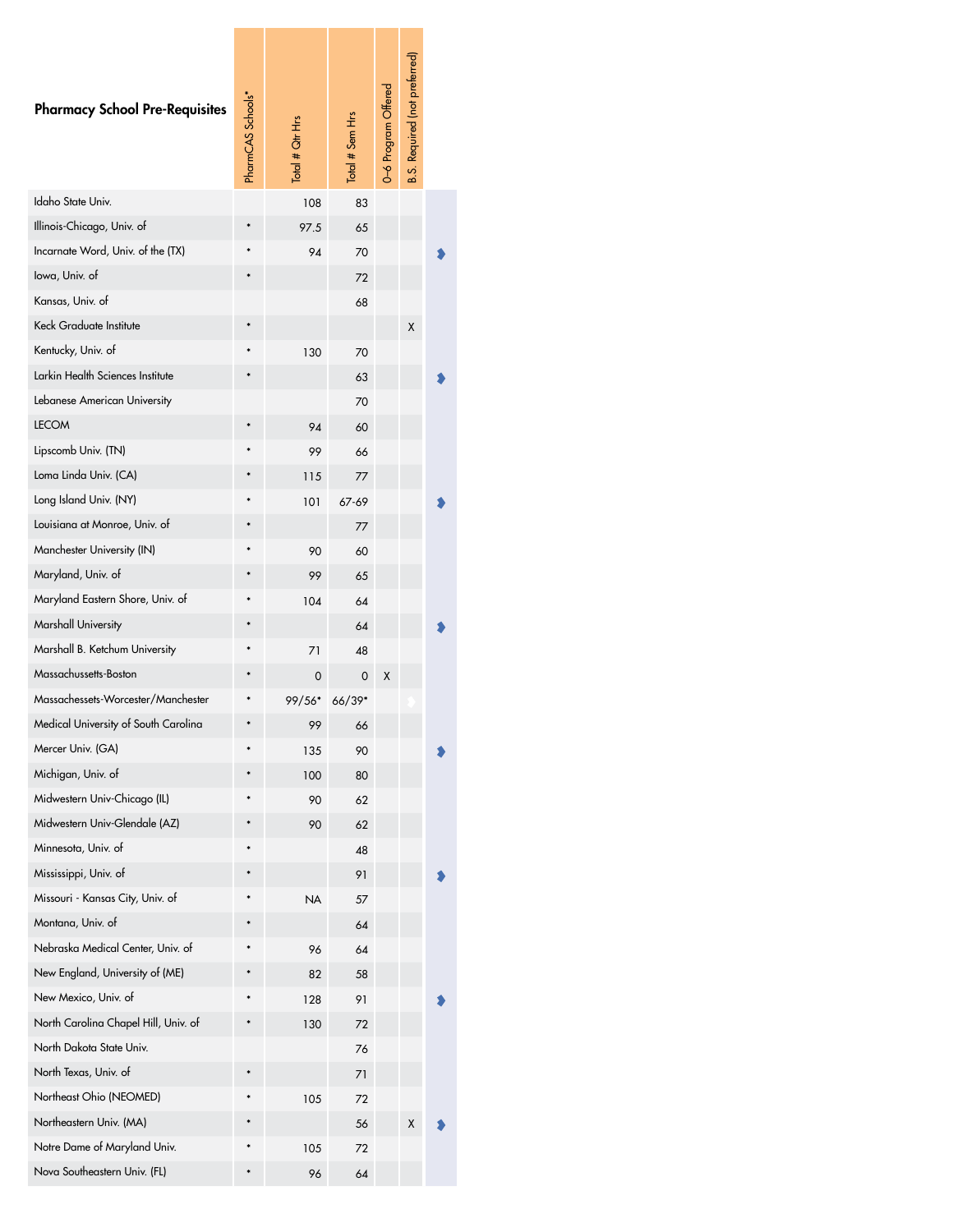| <b>Pharmacy School Pre-Requisites</b>                | PharmCAS Schools* | $\frac{1}{10}$ to $\frac{4}{10}$ Ghr Hrs | Total # Sem Hrs | 0-6 Program Offered | <b>B.S. Required (not preferred)</b> |  |
|------------------------------------------------------|-------------------|------------------------------------------|-----------------|---------------------|--------------------------------------|--|
| Ohio Northern Univ.                                  |                   |                                          | <b>NA</b>       | X                   |                                      |  |
| Ohio State Univ., The                                |                   | 180                                      | 120             |                     | Χ                                    |  |
| Oklahoma, Univ. of                                   |                   |                                          | 64              |                     |                                      |  |
| Oregon State Univ.                                   |                   | 96                                       | 65              |                     |                                      |  |
| Pacific, Univ. of the (CA)                           |                   | 100                                      | 68              |                     |                                      |  |
| Pacific Univ. Oregon                                 |                   | 93                                       | 62              |                     |                                      |  |
| Palm Beach Atlantic Univ. (FL)                       |                   |                                          | 66-67           |                     |                                      |  |
| Philadelphia College of Osteopathic<br>Medicine (GA) |                   | 91                                       | 60              |                     |                                      |  |
| Philadelphia, Univ. of the Sciences in (PA)          |                   |                                          | 77              | Χ                   |                                      |  |
| Pittsburgh, Univ. of (PA)                            |                   | 74                                       | 60-64           |                     |                                      |  |
| Presbyterian College (SC)                            |                   | 102                                      | 64              |                     |                                      |  |
| Puerto Rico, Univ. of                                |                   |                                          | 75-80           |                     |                                      |  |
| Purdue Univ. (IN)                                    |                   | 90                                       | 60              |                     |                                      |  |
| Regis Univ. (CO)                                     |                   | 108                                      | 72              |                     |                                      |  |
| Rhode Island, Univ. of                               |                   |                                          |                 | Χ                   |                                      |  |
| Roosevelt Univ. (IL)                                 |                   | 96                                       | 67              |                     |                                      |  |
| Rosalind Franklin Univ. (IL)                         |                   | 91                                       | 62              |                     |                                      |  |
| Roseman Univ. of Health Sciences                     |                   | 90                                       | 60              |                     |                                      |  |
| Rutgers, The State Univ. of NJ                       |                   |                                          | 60              | Χ                   |                                      |  |
| Saint Joseph, Univ. of (CT)                          |                   | 102                                      | 68              |                     | Χ                                    |  |
| Samford Univ. (AL)                                   |                   |                                          | 64-67           |                     |                                      |  |
| Shenandoah Univ. (VA)                                |                   | 71                                       | 63              |                     |                                      |  |
| South Carolina, Univ. of                             |                   | 99                                       | 66              |                     |                                      |  |
| South College (TN)                                   |                   | 104                                      | 73              |                     |                                      |  |
| South Dakota State Univ.                             |                   |                                          | 66              |                     |                                      |  |
| South Florida, Univ. of                              |                   | 104                                      | 72              |                     |                                      |  |
| South Univ. (GA & SC)                                |                   |                                          | 63-68           |                     |                                      |  |
| Southern California, Univ. of                        |                   |                                          |                 |                     | Χ                                    |  |
| Southern Illinois Univ. Edwardsville                 |                   |                                          | 72              |                     |                                      |  |
| St. John Fisher College (NY)                         |                   | 93                                       | 62              |                     |                                      |  |
| St. John's Univ. (NY)                                |                   |                                          | NΑ              | Χ                   |                                      |  |
| St. Louis COP (MO)                                   |                   |                                          | <b>NA</b>       |                     |                                      |  |
| Sullivan Univ. (KY)                                  |                   | 108                                      | 72              |                     |                                      |  |
| Southwestern Oklahoma State Univ.                    |                   |                                          | 67              |                     |                                      |  |
| Temple Univ. (PA)                                    |                   | <b>NA</b>                                | 62-65           |                     |                                      |  |
| Tennessee, The Univ. of                              |                   |                                          | 62              |                     |                                      |  |
| Texas A&M Univ.                                      |                   | 108-112.5                                | 72-75           |                     |                                      |  |
| Texas Southern Univ.                                 |                   | <b>NA</b>                                | 80              |                     |                                      |  |
| Texas Tech Univ.                                     |                   |                                          | ~72             |                     |                                      |  |
| Texas-Austin, Univ. of                               |                   | 102.5                                    | 65              |                     |                                      |  |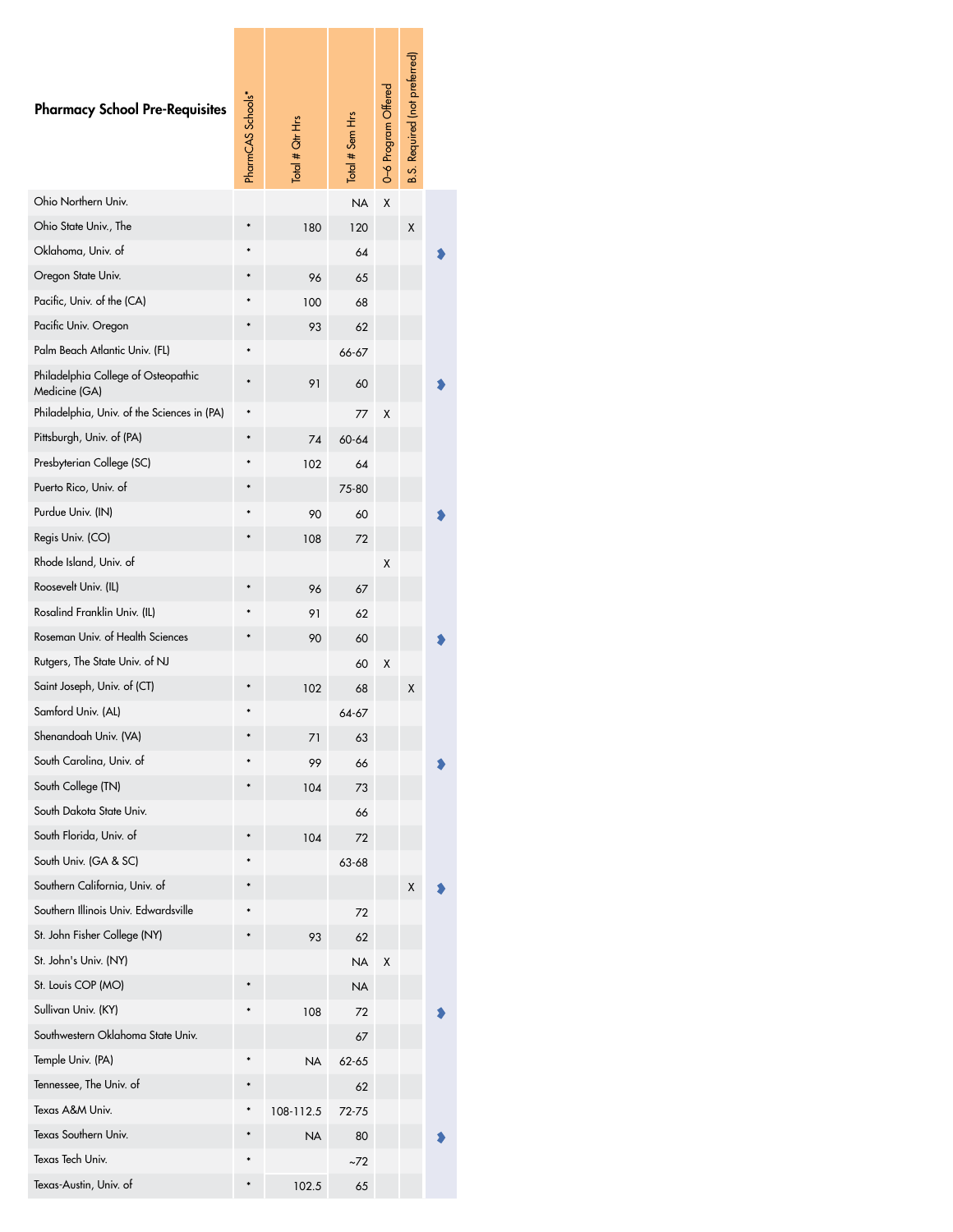| $\ast$ | <b>NA</b><br>106<br>41<br>105<br>93<br>109.5<br>96-102 | 69<br>68<br>63<br>27<br><b>NA</b><br>61<br>73<br>64-70 |   | Χ<br>Χ |  |
|--------|--------------------------------------------------------|--------------------------------------------------------|---|--------|--|
|        |                                                        |                                                        |   |        |  |
|        |                                                        |                                                        |   |        |  |
|        |                                                        |                                                        |   |        |  |
|        |                                                        |                                                        |   |        |  |
|        |                                                        |                                                        |   |        |  |
|        |                                                        |                                                        |   |        |  |
|        |                                                        |                                                        |   |        |  |
|        |                                                        |                                                        |   |        |  |
|        |                                                        |                                                        |   |        |  |
|        |                                                        |                                                        |   |        |  |
|        |                                                        | 60                                                     |   |        |  |
|        | 94.5                                                   | 63                                                     |   |        |  |
|        | 100                                                    | 61                                                     |   |        |  |
|        |                                                        | 67                                                     |   |        |  |
|        | 90                                                     | 60                                                     |   |        |  |
|        | <b>NA</b>                                              | <b>NA</b>                                              |   |        |  |
|        |                                                        | $61 - 67$                                              |   |        |  |
|        | 102                                                    | 68                                                     |   |        |  |
|        | 55                                                     | 63                                                     |   |        |  |
|        |                                                        | 64                                                     |   |        |  |
|        |                                                        |                                                        | 7 | 8      |  |
|        |                                                        |                                                        |   |        |  |
|        |                                                        |                                                        |   |        |  |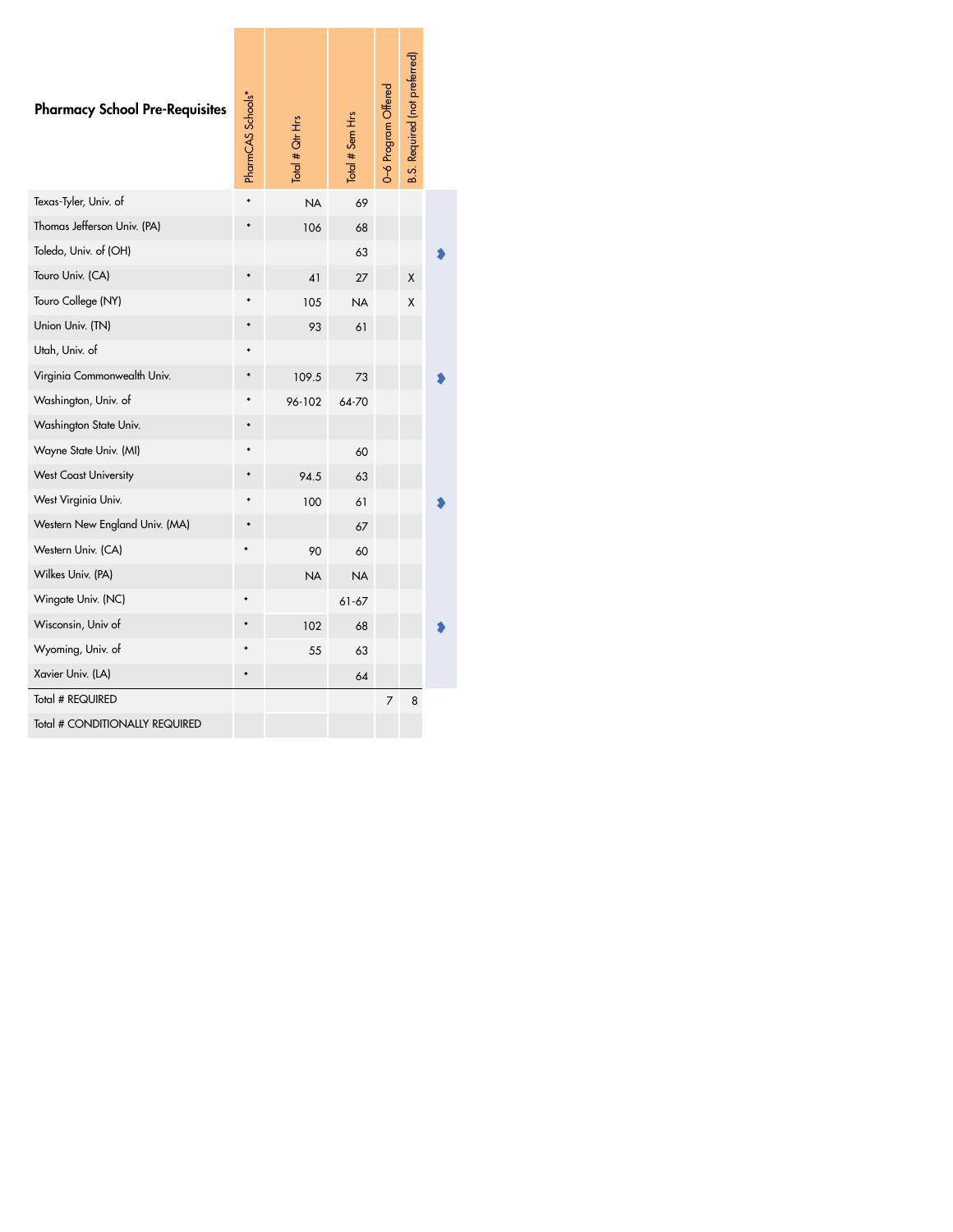<span id="page-4-0"></span>

| <b>Physical Sciences</b>                | Gen Bio I             | Gen Bio II              | Anat & Phys/Human Anat             | Cell Bio        | Genetics or Genomic Bio | Immunoloy | Kinesiology | Microbiology | Molecular Bio | <b>Zoology</b> | Gen Chem I  | Gen Chem II | Org Chem I | Org Chem II | Analy Chem | Biochemistry | Pre Calc  | Calculus                   | Stats        | Computer Appl/Sci | Physics I       | Physics II        |  |
|-----------------------------------------|-----------------------|-------------------------|------------------------------------|-----------------|-------------------------|-----------|-------------|--------------|---------------|----------------|-------------|-------------|------------|-------------|------------|--------------|-----------|----------------------------|--------------|-------------------|-----------------|-------------------|--|
| Albany College of Pharmacy (NY & VT)    | R                     | R                       | <b>CR</b>                          | CR              | <b>CR</b>               |           |             | R            | <b>CR</b>     |                | R           | R           | R          | R           |            | CR           |           | R                          | R            |                   | R               | R                 |  |
| Appalachian College of Pharmacy (VA)    | $\mathsf R$           | ${\sf R}$               | $R^{\square\,\square}$             |                 |                         |           |             | ${\sf R}$    |               |                | ${\sf R}$   | R           | R          | ${\sf R}$   |            |              |           | $\mathsf{R}^{54}$          | <b>CR</b>    |                   | R               | R                 |  |
| Arizona, Univ. of                       | R                     | R                       | $R^{\Box\Box}$                     |                 |                         |           |             | R            |               |                | R           | R           | R          | ${\sf R}$   |            |              |           | $R^{55}$                   | R            |                   | R               |                   |  |
| Arkansas for Medical Sciences, Univ. of | ${\sf R}$             | ${\sf R}$               | <b>CR</b>                          | ${\sf CR}$      | <b>CR</b>               |           |             | R            |               |                | R           | R           | R          | ${\sf R}$   | <b>CR</b>  | <b>CR</b>    |           | R                          | <b>CR</b>    |                   | $\mathsf{R}$    | CR                |  |
| Auburn Univ. (AL)                       | R                     |                         | $R^{35}$                           |                 | R                       | R         |             | R            |               |                | R           | R           | R          | ${\sf R}$   |            | ${\sf R}$    |           | $\mathsf R$                | R            |                   | R               |                   |  |
| Belmont Univ. (TN)                      | <b>CR</b>             | <b>CR</b>               | ${\sf CR}$                         |                 | <b>CR</b>               |           |             | <b>CR</b>    |               | <b>CR</b>      | ${\sf R}$   | R           | R          | R           |            |              |           | ${\sf R}$                  | R            |                   | R               |                   |  |
| Binghampton The SUNY, Univ. at (NY)     | ${\sf R}$             | R                       | $R^{\Box\Box}$                     |                 |                         |           |             | R            |               |                | R           | R           | R          | ${\sf R}$   |            | ${\sf CR}$   |           | $R^{\Box\Box}$             | R            |                   | ${\sf R}$       | R                 |  |
| Buffalo The SUNY, Univ. at (NY)         | R                     | ${\sf R}$               | $R^{\square\,\square}_{\square}$   |                 |                         |           |             | R            |               |                | R           | R           | R          | ${\sf R}$   |            | ${\sf R}$    |           | $R^{\Box\Box}$             | R            |                   | ${\sf R}$       |                   |  |
| Butler Univ. (IN)                       |                       |                         | $R^{\Box\Box}$                     | ${\sf R}$       |                         |           |             | R            |               |                | R           | R           | R          | ${\sf R}$   |            |              |           | $R^{39}$                   |              |                   |                 |                   |  |
| California Northstate                   | ${\sf R}$             | ${\sf R}$               | $R^{\Box\Box}$                     | CR              |                         |           |             | R            | <b>CR</b>     |                | R           | R           | R          | R           |            | ${\sf CR}$   |           | ${\sf R}$                  | $\mathsf{R}$ |                   | R               |                   |  |
| CA-San Diego, Univ. of                  | R <sup>c</sup>        | $\mathsf{R}^\mathsf{c}$ |                                    | CR              |                         |           |             |              | <b>CR</b>     |                | R           | R           | R          | ${\sf R}$   |            |              |           | $R^{\Box\Box}$ 39          |              |                   | R               | R                 |  |
| CA-San Francisco, Univ. of              | ${\sf R}$             | R                       | R <sup>46</sup>                    |                 |                         |           |             |              |               |                | R           | R           | R          | R           |            |              |           | $R^{\square\square}$       |              |                   | R <sup>45</sup> | $\mathsf{R}^{45}$ |  |
| California Health Sciences University   | ${\sf R}$             | R                       | $R^{\Box\Box}$                     |                 |                         |           |             | R            |               |                | R           | R           | R          | ${\sf R}$   |            |              |           | R                          |              |                   |                 |                   |  |
| Campbell Univ. (NC)                     | $R_{\Box}^{\Box\Box}$ | <b>CR</b>               | CR                                 |                 |                         |           |             | CR           |               |                | R           | R           | R          | ${\sf R}$   |            |              |           | $R^{37}$                   | R            |                   | R               |                   |  |
| Cedarville University                   | ${\sf R}$             |                         | $R^{\Box\Box}$                     | ${\sf R}$       |                         |           |             | R            | R             |                | R           | R           | R          | ${\sf R}$   |            |              |           | R                          | R            |                   | R               |                   |  |
| Chapman University (CA)                 | ${\sf R}$             |                         | $\mathsf{R}$                       |                 | $\mathsf{R}$            |           |             | R            |               |                | ${\sf R}$   | R           | R          | R           |            |              |           | $\mathsf R$                | R            |                   | R               |                   |  |
| Charleston, Univ. of (WV)               | R                     | R                       | $R^{\Box\Box}$                     |                 |                         |           |             | $\mathsf R$  |               |                | R           | R           | R          | ${\sf R}$   |            |              | R         | R                          | R            |                   | R               |                   |  |
| Chicago State Univ. (IL)                | R                     | R                       | R                                  |                 |                         |           |             |              |               |                | R           | R           | R          | R           |            |              |           | $R^{37}$                   | $\mathsf{R}$ |                   | $R^{36}$        |                   |  |
| Cincinnati, Univ. of (OH)               | R                     | R                       |                                    |                 |                         |           |             | $\mathsf R$  |               |                | R           | R           | R          | ${\sf R}$   |            |              |           | $R^{\square\,\square}$     | R            |                   | ${\sf R}$       | R                 |  |
| Colorado Denver, Univ. of               | $\mathsf R$           | ${\sf R}$               | $\mathsf{R}^{\square\,\square}$    |                 |                         |           |             | $\mathsf R$  |               |                | R           | R           | R          | ${\sf R}$   |            | ${\sf R}$    |           | R                          |              |                   | R               |                   |  |
| Concordia University (WI)               | ${\sf R}$             | R                       | <b>CR</b>                          | CR              | <b>CR</b>               |           |             |              | <b>CR</b>     |                | R           | R           | R          | R           |            |              |           | R                          | R            |                   | ${\sf R}$       | CR                |  |
| Connecticut, Univ. of                   | R                     |                         | $R^{\square\hspace{0.3mm}\square}$ |                 |                         |           |             | R            |               |                | R           | R           | R          | R           |            | R            |           | R                          |              |                   | R               |                   |  |
| Creighton Univ. (NE)                    | R                     | R                       | $\mathsf{R}^\mathsf{c}$            |                 |                         |           |             |              |               |                | R           | ${\sf R}$   | ${\sf R}$  | ${\sf R}$   |            |              |           | R                          |              |                   |                 |                   |  |
| Drake Univ. (IA)                        | R <sup>c</sup>        | $\mathsf{R}^\mathsf{c}$ | $\mathsf{CR}^\mathsf{c}$           | CR <sup>c</sup> |                         |           |             | ${\sf R}$    |               |                | $\mathsf R$ | R           | R          | ${\sf R}$   |            |              |           | R                          | ${\sf R}$    |                   |                 |                   |  |
| Duquesne Univ. (PA)                     | ${\sf R}$             | ${\sf R}$               |                                    |                 |                         |           |             |              |               |                | ${\sf R}$   | R           | R          | ${\sf R}$   |            |              |           | R                          | ${\sf R}$    | R                 | ${\sf R}$       |                   |  |
| D'Youville College (NY)                 | ${\sf R}$             | $\mathsf{R}$            | ${\sf CR}$                         |                 |                         |           |             | ${\sf CR}$   |               |                | ${\sf R}$   | R           | ${\sf R}$  | ${\sf R}$   |            |              |           | ${\sf R}$                  | ${\sf R}$    |                   | ${\sf R}$       | R                 |  |
| East Tennessee State Univ.              | R                     | CR                      | ${\sf CR}$                         |                 |                         |           |             | R            |               |                | ${\sf R}$   | R           | R          | ${\sf R}$   |            | ${\sf CR}$   |           | R                          | ${\sf R}$    |                   | R               |                   |  |
| Fairleigh Dickinson University          | ${\sf R}$             | R                       | $\mathsf{R}^{\square\,\square}$    |                 |                         |           |             |              |               |                | ${\sf R}$   | R           | ${\sf R}$  | ${\sf R}$   |            | ${\sf R}$    |           | ${\sf R}$                  | ${\sf R}$    |                   | $\mathsf{R}$    | R                 |  |
| Ferris State Univ. (MI)                 | R                     | R                       | $\mathsf{R}^{\square\,\square\,c}$ |                 | ${\sf R}$               |           |             | ${\sf R}$    |               |                | ${\sf R}$   | ${\sf R}$   | R          | ${\sf R}$   |            | ${\sf R}$    |           | $\mathsf{R}^{29}$ $^\circ$ | ${\sf R}$    |                   | ${\sf R}$       |                   |  |
| Findlay, Univ. of (OH)                  | R                     | $\mathsf{R}$            | $\mathsf{R}^{\square\,\square}$    | ${\sf R}$       | R                       |           |             |              | ${\sf R}$     |                | $\mathsf R$ | R           | R          | ${\sf R}$   |            |              |           | $R^{\square\square}$       | ${\sf R}$    | CR                | ${\sf R}$       |                   |  |
| Florida, Univ. of                       | ${\sf R}$             | ${\sf R}$               | $\mathsf{R}^{\square\,\square}$    |                 |                         |           |             | ${\sf R}$    |               |                | ${\sf R}$   | R           | R          | ${\sf R}$   |            | ${\sf R}$    |           | $R^{17}$                   | ${\sf R}$    |                   | ${\sf R}$       | R                 |  |
| Florida A&M Univ.                       | ${\sf R}$             | ${\sf R}$               | $\mathsf{R}^{\square\,\square}$    |                 |                         |           |             |              |               |                | ${\sf R}$   | R           | ${\sf R}$  | ${\sf R}$   |            |              | ${\sf R}$ | R                          |              | R                 | ${\sf R}$       | ${\sf R}$         |  |
| Georgia, Univ. of                       | R                     | R                       | $R^{\Box\Box}$                     |                 |                         |           |             | ${\sf R}$    |               |                | ${\sf R}$   | R           | R          | ${\sf R}$   |            | ${\sf R}$    |           | $\mathsf{R}^{17}$          | ${\sf R}$    |                   |                 |                   |  |
| Hampton Univ. (VA)                      | ${\sf R}$             | ${\sf R}$               |                                    |                 |                         |           |             |              |               |                | ${\sf R}$   | R           | ${\sf R}$  | ${\sf R}$   |            |              | ${\sf R}$ | R                          |              |                   | ${\sf R}$       | R                 |  |
| Harding Univ. (AR)                      | <b>CR</b>             | CR                      | $\mathsf{R}^{\square\,\square}$    | ${\sf CR}$      | ${\sf CR}$              | <b>CR</b> |             | ${\sf R}$    |               |                | R           | ${\sf R}$   | R          | ${\sf R}$   |            | ${\sf R}$    |           | R                          | ${\sf R}$    |                   |                 |                   |  |
| Hawaii-Hilo, Univ of                    | $\mathsf{R}$          | R                       | $\mathsf{R}^{\square\,\square}$    |                 |                         |           |             | ${\sf R}$    |               |                | $\mathsf R$ | R           | R          | R           |            |              |           | R                          |              |                   |                 |                   |  |
| <b>High Point University</b>            | R                     |                         | R                                  |                 |                         |           |             | ${\sf R}$    |               |                | ${\sf R}$   | ${\sf R}$   | R          | ${\sf R}$   |            |              |           | R                          |              |                   | ${\sf R}$       |                   |  |
| Houston, Univ. of (TX)                  | ${\sf R}$             | ${\sf R}$               |                                    |                 | R                       |           |             | ${\sf R}$    |               |                | ${\sf R}$   | ${\sf R}$   | ${\sf R}$  | ${\sf R}$   |            |              |           | ${\sf R}$                  | ${\sf R}$    |                   | ${\sf R}$       |                   |  |
| Howard Univ. (DC)                       | R                     |                         | $R^{\Box\Box}$                     |                 |                         |           |             | R            |               |                | ${\sf R}$   | R           | R          | ${\sf R}$   |            | ${\sf R}$    |           | R                          | R            |                   | ${\sf R}$       | ${\sf R}$         |  |
| Husson Univ. (ME)                       | $\mathsf{R}$          | ${\sf R}$               | $\mathsf{R}^{\square\,\square}$    |                 |                         |           |             |              |               |                | ${\sf R}$   | R           | R          | ${\sf R}$   |            |              |           | ${\sf R}$                  | $\mathsf R$  |                   |                 |                   |  |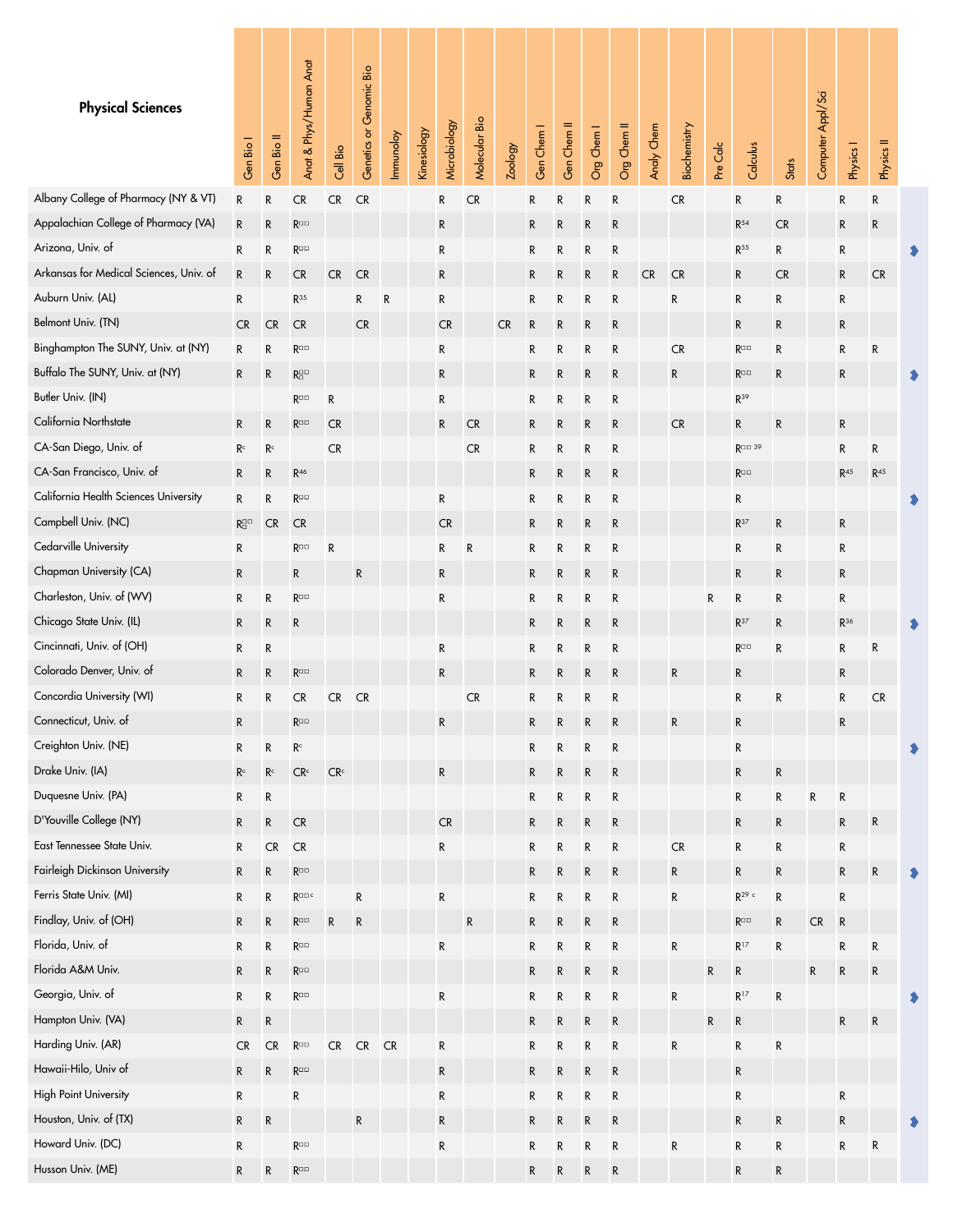<span id="page-5-0"></span>

| <b>Physical Sciences</b>             | Gen Bio I    | Gen Bio II | Anat & Phys/Human Anat                                      | Cell Bio   | Genetics or Genomic Bio | Immunoloy | Kinesiology | Microbiology                    | Molecular Bio | Zoology    | Gen Chem I   | Gen Chem II  | Org Chem I  | Org Chem II | Analy Chem  | Biochemistry                    | Pre Calc | Calculus          | Stats        | Computer Appl/Sci | Physics I       | Physics II |  |
|--------------------------------------|--------------|------------|-------------------------------------------------------------|------------|-------------------------|-----------|-------------|---------------------------------|---------------|------------|--------------|--------------|-------------|-------------|-------------|---------------------------------|----------|-------------------|--------------|-------------------|-----------------|------------|--|
| Idaho State Univ.                    |              |            | $R^{\Box\Box}$                                              | ${\sf CR}$ | <b>CR</b>               |           |             | R                               |               |            | R            | R            | R           | ${\sf R}$   |             | R                               |          | $R^{53}$          | R            |                   | R               |            |  |
| Illinois-Chicago, Univ. of           | $\mathsf R$  | R          | $R^{\square\square}$                                        |            |                         |           |             | R                               |               |            | R            | R            | R           | R           |             | ${\sf R}$                       |          | R                 | R            |                   | R               |            |  |
| Incarnate Word, Univ. of the (TX)    | R            | R          | $R^{\Box\Box}$                                              |            |                         |           |             | R                               |               |            | R            | $\mathsf R$  | R           | R           |             |                                 |          | $\mathsf R$       | R            |                   | ${\sf R}$       |            |  |
| lowa, Univ. of                       | R            | R          | $R^{\Box\Box}$                                              |            |                         |           |             | R                               |               |            | R            | R            | R           | R           |             | ${\sf R}$                       |          | R <sup>59</sup>   | R            |                   | CR <sup>c</sup> |            |  |
| Kansas, Univ. of                     |              |            | $R^{\square\,\square}_{\square}$                            | <b>CR</b>  |                         |           |             | $\mathsf R$                     | <b>CR</b>     |            | R            | R            | R           | R           |             |                                 |          | R                 | R            |                   |                 |            |  |
| Keck Graduate Institute              | R            | ${\sf R}$  | $\mathsf{R}^{\square\,\square}$                             |            |                         |           |             | ${\sf R}$                       |               |            | R            | R            | R           | ${\sf R}$   |             | ${\sf R}$                       |          | R                 | R            |                   | R               |            |  |
| Kentucky, Univ. of                   | ${\sf R}$    |            | $R^{\Box\Box}$                                              |            |                         |           |             | R                               |               |            | R            | R            | R           | ${\sf R}$   |             |                                 |          | R <sup>c</sup>    | R            |                   |                 |            |  |
| Larkin Health Sciences Institute     | $\mathsf R$  | ${\sf R}$  | $R^{\square\square}$                                        | <b>CR</b>  | <b>CR</b>               | <b>CR</b> |             | <b>CR</b>                       | <b>CR</b>     |            | R            | R            | R           | R           |             | <b>CR</b>                       |          | R                 | R            |                   | R               |            |  |
| Lebanese American University         |              |            | $R^{\Box\Box}$                                              |            |                         | R         |             | $\mathsf{R}^{26}$               |               |            | ${\sf R}$    |              | R           | ${\sf R}$   |             | ${\sf R}$                       |          |                   | $R^{62}$     | $\mathsf{R}^{61}$ |                 |            |  |
| <b>LECOM</b>                         | R            | R          |                                                             |            |                         |           |             |                                 |               |            | R            | R            | R           | R           |             |                                 |          | R                 | R            |                   | R               |            |  |
| Lipscomb Univ. (TN)                  | $\mathsf R$  | R          |                                                             |            |                         |           |             |                                 |               |            | R            | R            | R           | R           |             |                                 |          | $R^{29}$          | R            |                   | R               |            |  |
| Loma Linda Univ. (CA)                | R            | R          | $\mathsf{R}$                                                |            |                         |           |             | R                               |               |            | R            | R            | R           | ${\sf R}$   |             | ${\sf R}$                       |          | R                 |              |                   | ${\sf R}$       | R          |  |
| Long Island Univ. (NY)               | R            | R          | $R^{\Box\Box}$                                              |            |                         |           |             | R                               |               |            | R            | R            | R           | ${\sf R}$   |             |                                 |          | R                 |              |                   | R               |            |  |
| Louisiana at Monroe, Univ. of        |              |            | $R^{\square\square}$                                        | R          | $\mathsf R$             |           |             | R                               |               |            | R            | R            | R           | R           |             | ${\sf R}$                       |          | R                 | $R^{63}$     |                   | R               |            |  |
| Manchester University (IN)           | R            | ${\sf R}$  | CR                                                          |            |                         |           |             | R                               |               |            | R            | $\mathsf R$  | R           | ${\sf R}$   |             |                                 |          | R                 | R            |                   | ${\sf R}$       |            |  |
| Maryland, Univ. of                   | R            |            | $R^{\Box\Box}$                                              |            |                         |           |             | R                               |               |            | R            | R            | R           | R           |             |                                 |          | $\mathsf R$       | R            |                   | R               | R          |  |
| Maryland Eastern Shore, Univ. of     | R            |            | $R^{\square\square}$                                        |            |                         |           |             | R                               |               |            | R            | R            | R           | R           |             |                                 |          | R                 | R            |                   | R               |            |  |
| Marshall University                  | R            | R          | $\mathsf{R}^{\square\,\square}$                             |            |                         |           |             | R                               |               |            | R            | R            | R           | ${\sf R}$   |             |                                 |          | $R^{39}$          | R            |                   | R               | R          |  |
| Marshall B. Ketchum University       | ${\sf R}$    | R          | $R^{\Box\Box}$                                              |            |                         |           |             | R                               |               |            | R            | R            | R           | ${\sf R}$   |             |                                 |          | R                 |              |                   |                 |            |  |
| Massachussetts-Boston                | $\mathsf{R}$ | R          |                                                             | <b>CR</b>  |                         |           |             | ${\sf R}$                       | <b>CR</b>     |            | R            | R            | R           | R           |             |                                 | R        | $R^{\Box\Box}$    | R            |                   | ${\sf R}$       |            |  |
| Massachessets-Worcester/Manchester   | R            | R          |                                                             |            |                         |           |             | R                               |               |            | R            | $\mathsf R$  | R           | ${\sf R}$   |             |                                 |          | R                 | ${\sf R}$    | CR                | R               |            |  |
| Medical University of South Carolina | R            | R          | $\mathsf{R}^{\square\,\square}$                             |            |                         |           |             | R                               |               |            | R            | R            | $\mathsf R$ | R           |             |                                 |          | R                 | R            |                   | R               |            |  |
| Mercer Univ. (GA)                    | R            | R          | $R^{\scriptscriptstyle\Box\,\Box}_{\scriptscriptstyle\Box}$ |            |                         |           |             | ${\sf R}$                       |               |            | R            | ${\sf R}$    | ${\sf R}$   | ${\sf R}$   |             | ${\sf R}$                       |          | R                 | ${\sf R}$    |                   | ${\sf R}$       |            |  |
| Michigan, Univ. of                   | R            | R          | $\mathsf{R}^{\square\,\square}$                             |            | R                       |           |             | R                               |               |            | R            | R            | R           | ${\sf R}$   |             | ${\sf R}$                       |          | R                 | R            |                   | ${\sf R}$       | ${\sf R}$  |  |
| Midwestern Univ-Chicago (IL)         | R            | R          | R                                                           |            |                         |           |             |                                 |               |            | ${\sf R}$    | R            | ${\sf R}$   | ${\sf R}$   |             |                                 |          | $\mathsf{R}^{37}$ | R            |                   | $R^{36}$        |            |  |
| Midwestern Univ-Glendale (AZ)        | ${\sf R}$    | R          | ${\sf R}$                                                   |            |                         |           |             |                                 |               |            | $\mathsf{R}$ | R            | ${\sf R}$   | ${\sf R}$   |             |                                 |          | R                 | $\mathsf{R}$ |                   | R               |            |  |
| Minnesota, Univ. of                  | R            | R          | $R^{\Box\Box}$                                              |            |                         |           |             | R                               |               |            | R            | R            | R           | ${\sf R}$   |             |                                 |          | R                 | ${\sf R}$    |                   | R               | ${\sf CR}$ |  |
| Mississippi, Univ. of                | R            | R          | $\mathsf{R}^{41}$                                           | ${\sf R}$  | $\mathsf R$             | ${\sf R}$ |             | $\mathsf{R}^7$                  |               |            | R            | R            | ${\sf R}$   | ${\sf R}$   |             | ${\sf R}$                       |          | ${\sf R}$         | $\mathsf{R}$ |                   | ${\sf R}$       | R          |  |
| Missouri - Kansas City, Univ. of     | R            | R          | R                                                           | R          |                         |           |             | ${\sf R}$                       |               | ${\sf CR}$ | ${\sf R}$    | R            | ${\sf R}$   | ${\sf R}$   |             |                                 |          | $\mathsf{R}^{17}$ |              |                   | ${\sf R}$       |            |  |
| Montana, Univ. of                    |              |            | $\mathsf{R}^{\square\,\square}$                             | ${\sf CR}$ |                         |           |             |                                 | CR            |            | $\mathsf{R}$ | R            | ${\sf R}$   | ${\sf R}$   |             |                                 |          | R                 | R            |                   | R               |            |  |
| Nebraska Medical Center, Univ. of    | R            |            | $R^{\Box\Box}$                                              |            |                         |           |             |                                 |               |            | ${\sf R}$    | $\mathsf{R}$ | R           | ${\sf R}$   | $\mathsf R$ | ${\sf R}$                       |          | R                 | R            |                   | R               | ${\sf CR}$ |  |
| New England, University of (ME)      | ${\sf R}$    |            | $\mathsf{R}^{\square\,\square}$                             |            |                         |           |             | ${\sf R}$                       |               |            | $\mathsf{R}$ | R            | ${\sf R}$   | ${\sf R}$   |             |                                 |          | ${\sf R}$         | $\mathsf{R}$ |                   | ${\sf R}$       |            |  |
| New Mexico, Univ. of                 |              |            | $R^{\Box\Box}$                                              | ${\sf CR}$ | $\mathsf{R}$            |           |             | R                               | CR            |            | R            | R            | R           | ${\sf R}$   |             |                                 |          | R                 | R            |                   | R               | R          |  |
| North Carolina Chapel Hill, Univ. of | ${\sf R}$    |            | ${\sf R}$                                                   |            |                         |           |             | R                               |               |            | R            | R            | R           | ${\sf R}$   | ${\sf R}$   | ${\sf R}$                       |          | ${\sf R}$         | $\mathsf R$  |                   | ${\sf R}$       | R          |  |
| North Dakota State Univ.             | ${\sf R}$    |            | $\mathsf{R}^{\square\,\square}$                             |            |                         |           |             | $\mathsf{R}^{\square\,\square}$ | $\mathsf{R}$  |            | R            | R            | ${\sf R}$   | ${\sf R}$   |             | ${\sf R}$                       |          | R                 | R            |                   | ${\sf R}$       |            |  |
| North Texas, Univ. of                | R            | R          | ${\sf R}$                                                   |            | R                       |           |             | R                               |               |            | R            | R            | R           | ${\sf R}$   |             |                                 |          | R                 | R            |                   | R               |            |  |
| Northeast Ohio (NEOMED)              | R            | R          |                                                             |            |                         |           |             |                                 |               |            | R            | $\mathsf R$  | R           | ${\sf R}$   |             | $\mathsf{R}^{\square\,\square}$ |          | R                 | R            |                   | R               | R          |  |
| Northeastern Univ. (MA)              | ${\sf R}$    | R          | $\mathsf{R}^{\square\,\square}$                             |            |                         |           |             |                                 |               |            | $\mathsf{R}$ | R            | ${\sf R}$   | ${\sf R}$   |             | R                               |          | R                 |              |                   | R               |            |  |
| Notre Dame of Maryland Univ.         | R            | R          | $R^{\Box\Box}$                                              |            |                         |           |             | R                               |               |            | R            | R            | R           | ${\sf R}$   |             |                                 |          | R                 | R            |                   | R               |            |  |
| Nova Southeastern Univ. (FL)         | R            | R          | $\mathsf{R}^{\square\,\square}$                             | CR CR      |                         |           |             | $CR$ $CR$                       |               |            | R            | R            | R           | ${\sf R}$   |             | CR                              |          | ${\sf R}$         |              |                   | R               |            |  |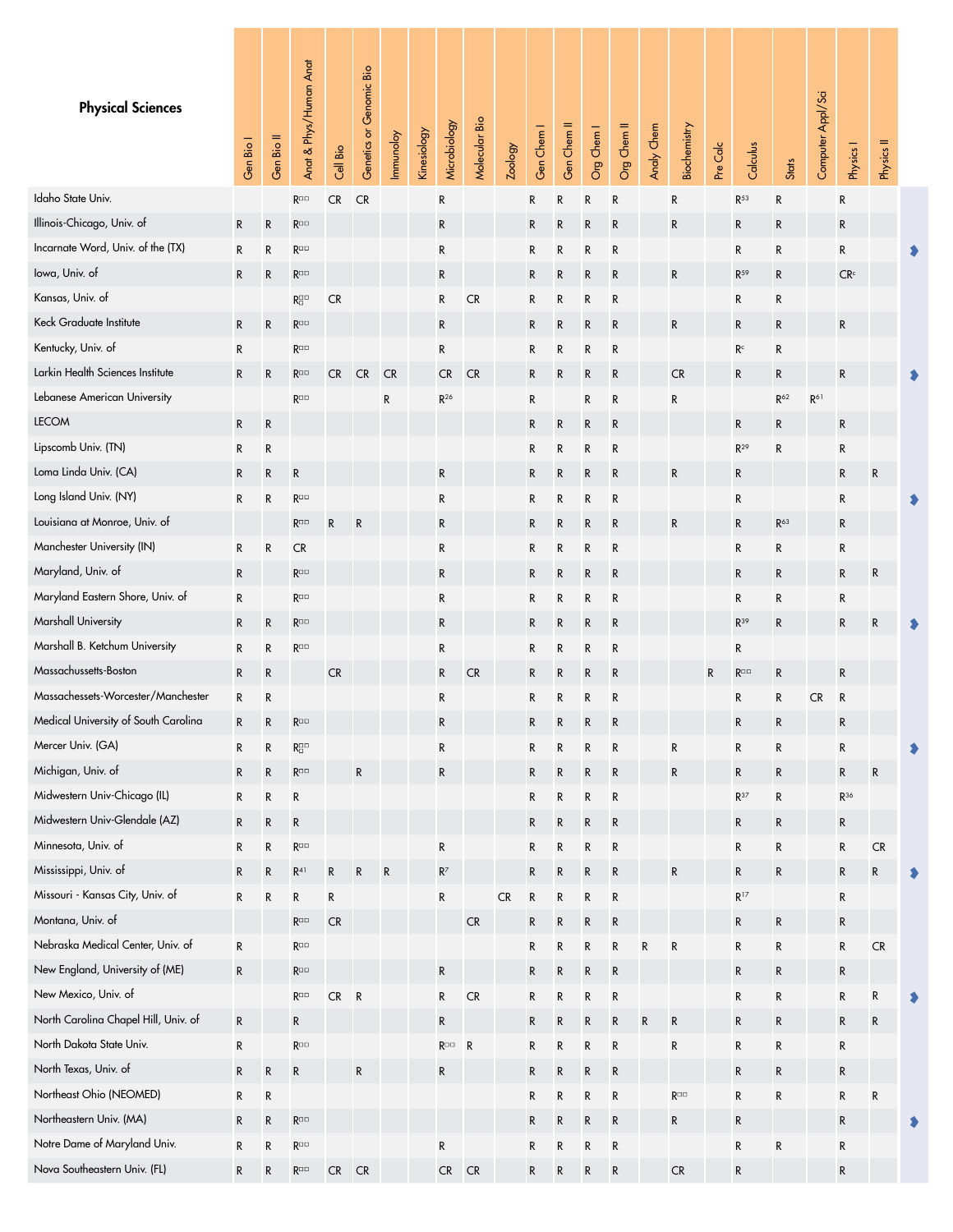<span id="page-6-0"></span>

| <b>Physical Sciences</b>                             | Gen Bio I    | Gen Bio II  | Anat & Phys/Human Anat                  | Cell Bio   | Genetics or Genomic Bio | Immunoloy | Kinesiology | Microbiology | Molecular Bio | Zoology             | Gen Chem I   | Gen Chem II | Org Chem I | Org Chem II  | Analy Chem | <b>Biochemistry</b>             | Pre Calc  | Calculus       | <b>Stats</b> | Computer Appl/Sci | Physics I         | Physics II |  |
|------------------------------------------------------|--------------|-------------|-----------------------------------------|------------|-------------------------|-----------|-------------|--------------|---------------|---------------------|--------------|-------------|------------|--------------|------------|---------------------------------|-----------|----------------|--------------|-------------------|-------------------|------------|--|
| Ohio Northern Univ.                                  |              |             |                                         |            |                         |           |             |              |               |                     |              |             |            |              |            |                                 |           |                |              |                   |                   |            |  |
| Ohio State Univ., The                                | ${\sf R}$    |             | ${\sf R}$                               |            |                         |           |             | ${\sf R}$    |               |                     | R            | ${\sf R}$   | R          | ${\sf R}$    |            | R                               |           | ${\sf R}$      | ${\sf R}$    |                   | ${\sf R}$         | ${\sf R}$  |  |
| Oklahoma, Univ. of                                   | R            | ${\sf R}$   |                                         |            |                         |           |             | R            |               |                     | ${\sf R}$    | R           | R          | ${\sf R}$    |            |                                 |           | R              |              |                   | ${\sf R}$         |            |  |
| Oregon State Univ.                                   | ${\sf R}$    | ${\sf R}$   | $\mathsf{R}^{\square\,\square}_\square$ | ${\sf R}$  |                         |           |             | ${\sf R}$    |               |                     | $\mathsf{R}$ | ${\sf R}$   | R          | ${\sf R}$    |            | R                               |           | ${\sf R}$      | ${\sf R}$    |                   | ${\sf R}$         | R          |  |
| Pacific, Univ. of the (CA)                           | ${\sf R}$    | R           | $R^{46}$                                |            |                         |           |             | ${\sf R}$    |               |                     | $\mathsf{R}$ | R           | R          | R            |            |                                 |           | $\mathsf{R}$   |              |                   | ${\sf R}$         |            |  |
| Pacific Univ. Oregon                                 | ${\sf R}$    | ${\sf R}$   | $\mathsf{R}^{\square\,\square}$         |            |                         |           |             | $\mathsf{R}$ |               |                     | $\mathsf{R}$ | R           | R          | ${\sf R}$    |            |                                 |           | $\mathsf{R}$   |              |                   | ${\sf R}$         |            |  |
| Palm Beach Atlantic Univ. (FL)                       | ${\sf R}$    | R           | $\mathsf{R}^{\square\,\square}$         |            |                         |           |             | R            |               |                     | $\mathsf{R}$ | R           | R          | R            |            | R                               |           | ${\sf R}$      | R            |                   |                   |            |  |
| Philadelphia College of Osteopathic<br>Medicine (GA) | R            | ${\sf R}$   |                                         | <b>CR</b>  |                         |           |             |              | <b>CR</b>     | <b>CR</b>           | $\mathsf R$  | ${\sf R}$   | R          | ${\sf R}$    |            |                                 |           | ${\sf R}$      | $\mathsf{R}$ |                   | ${\sf R}$         |            |  |
| Philadelphia, Univ. of the Sciences in (PA)          | $\mathsf{R}$ | R           | $R^{\Box\Box}$                          |            |                         |           |             | R            |               |                     | R            | R           | R          | ${\sf R}$    |            |                                 | ${\sf R}$ | ${\sf R}$      |              |                   | ${\sf R}$         | R          |  |
| Pittsburgh, Univ. of (PA)                            | R            | ${\sf R}$   |                                         |            |                         |           |             |              |               |                     | ${\sf R}$    | ${\sf R}$   | R          | ${\sf R}$    |            |                                 |           | ${\sf R}$      | ${\sf R}$    |                   |                   |            |  |
| Presbyterian College (SC)                            | R            | R           | $R^{\Box\Box}$                          |            |                         |           |             | ${\sf R}$    |               |                     | $\mathsf{R}$ | ${\sf R}$   | R          | $\mathsf{R}$ |            |                                 |           | R              | $\mathsf{R}$ |                   | ${\sf R}$         |            |  |
| Puerto Rico, Univ. of                                | R            | R           | $\mathsf{R}^{\square\,\square}$         |            |                         |           |             |              |               |                     | R            | R           | R          | R            |            |                                 | R         | R              |              |                   | ${\sf R}$         | ${\sf R}$  |  |
| Purdue Univ. (IN)                                    | R            | $\mathsf R$ | $R^{\Box\Box}$                          |            |                         | R         |             | R            |               |                     | ${\sf R}$    | R           | R          | $\mathsf{R}$ |            | R                               |           | R□□            | R            |                   | R                 |            |  |
| Regis Univ. (CO)                                     | ${\sf R}$    | R           | $R^{\Box\Box}$                          |            |                         |           |             | ${\sf R}$    |               |                     | $\mathsf{R}$ | R           | R          | $\mathsf{R}$ |            |                                 |           | R              |              |                   |                   |            |  |
| Rhode Island, Univ. of                               |              |             |                                         |            |                         |           |             |              |               |                     |              |             |            |              |            |                                 |           |                |              |                   |                   |            |  |
| Roosevelt Univ. (IL)                                 | ${\sf R}$    | ${\sf R}$   | $\mathsf{R}^{\square\,\square}$         |            |                         |           |             | ${\sf R}$    |               |                     | $\mathsf{R}$ | ${\sf R}$   | R          | ${\sf R}$    |            |                                 |           | ${\sf R}$      | ${\sf R}$    |                   | ${\sf R}$         |            |  |
| Rosalind Franklin Univ. (IL)                         | R            | R           | R                                       |            |                         |           |             |              |               |                     | R            | R           | R          | R            |            |                                 |           | $\mathsf{R}$   | R            |                   | $R^{36}$          |            |  |
| Roseman Univ. of Health Sciences                     |              |             | $R^{\Box\Box}$                          |            |                         |           |             | R            |               |                     | R            | R           | R          | R            |            |                                 |           | R              |              |                   |                   |            |  |
| Rutgers, The State Univ. of NJ                       | R            | ${\sf R}$   | $R^{42}$                                |            |                         |           |             |              |               |                     | ${\sf R}$    | R           | R          | R            |            |                                 |           | R              | R            |                   | R                 | R          |  |
| Saint Joseph, Univ. of (CT)                          |              |             | $R^{\Box\Box}$                          | CR         | CR                      |           |             | R            |               |                     | $\mathsf{R}$ | R           | R          | ${\sf R}$    |            | CR                              |           | R <sub>c</sub> | $\mathsf{R}$ | <b>CR</b>         | $\mathsf{R}$      |            |  |
| Samford Univ. (AL)                                   |              |             | $\mathsf{R}^{\square\,\square}$         |            |                         |           |             | $\mathsf R$  |               |                     | R            | R           | R          | ${\sf R}$    |            |                                 |           | R              | R            |                   |                   |            |  |
| Shenandoah Univ. (VA)                                | R            | R           | $R^{\Box\Box}$                          | CR         | <b>CR</b>               |           |             | ${\sf R}$    | CR            |                     | R            | R           | R          | ${\sf R}$    |            | ${\sf CR}$                      |           | ${\sf R}$      | ${\sf R}$    |                   | R                 |            |  |
| South Carolina, Univ. of                             | R            | R           | $R^{\Box\Box}$                          |            |                         |           |             | R            |               |                     | $\mathsf{R}$ | R           | R          | ${\sf R}$    |            |                                 |           | R              | ${\sf R}$    |                   | R                 |            |  |
| South College (TN)                                   | R            | ${\sf R}$   | $\mathsf{R}^{\square\,\square}$         |            |                         |           |             | ${\sf R}$    |               |                     | $\mathsf{R}$ | ${\sf R}$   | R          | ${\sf R}$    |            |                                 |           | ${\sf R}$      | $\mathsf R$  |                   | R                 |            |  |
| South Dakota State Univ.                             | R            |             | $\mathsf{R}^{\square\,\square}$         |            |                         |           |             | R            |               |                     | $\mathsf{R}$ | ${\sf R}$   | R          | ${\sf R}$    |            |                                 |           | R              |              |                   |                   |            |  |
| South Florida, Univ. of                              | R            | R           | $\mathsf{R}^{\square\,\square}$         | ${\sf CR}$ | $\overline{R}$          |           |             | ${\sf R}$    | CR            |                     | $\mathsf R$  | ${\sf R}$   | R          | ${\sf R}$    |            | R                               |           | $\mathsf R$    | ${\sf R}$    |                   | R                 |            |  |
| South Univ. (GA & SC)                                | R            | R           | $\mathsf{R}^{\square\,\square}$         |            |                         |           |             |              |               |                     | ${\sf R}$    | R           | R          | ${\sf R}$    |            |                                 |           | R              |              |                   | ${\sf R}$         |            |  |
| Southern California, Univ. of                        | R            | ${\sf R}$   | R                                       |            |                         |           |             | ${\sf R}$    |               |                     | $\mathsf R$  | ${\sf R}$   | R          | ${\sf R}$    |            | R                               |           | ${\sf R}$      | $\mathsf R$  |                   |                   |            |  |
| Southern Illinois Univ. Edwardsville                 | R            | R           | $\mathsf{R}^{\square\,\square}$         |            |                         |           |             |              |               |                     | $\mathsf{R}$ | R           | R          | ${\sf R}$    |            |                                 |           | ${\sf R}$      | R            |                   | R                 | R          |  |
| St. John Fisher College (NY)                         | R            | ${\sf R}$   | $\mathsf{R}^{\square\,\square}$         |            |                         |           |             |              |               |                     | $\mathsf{R}$ | ${\sf R}$   | R          | ${\sf R}$    |            |                                 |           | ${\sf R}$      | ${\sf R}$    |                   | R                 |            |  |
| St. John's Univ. (NY)                                | R            | ${\sf R}$   | $\mathsf{R}^{\square\,\square}$         |            |                         |           |             | ${\sf R}$    |               |                     | $\mathsf{R}$ | R           | R          | ${\sf R}$    |            | ${\sf R}$                       |           | R              | ${\sf R}$    |                   | R                 |            |  |
| St. Louis COP (MO)                                   | ${\sf R}$    | ${\sf R}$   | $\mathsf{R}^{\square\,\square}$         |            |                         |           |             | ${\sf R}$    |               |                     | ${\sf R}$    | ${\sf R}$   | R          | ${\sf R}$    |            | ${\sf R}$                       |           | ${\sf R}$      | ${\sf R}$    |                   | R                 |            |  |
| Sullivan Univ. (KY)                                  | R            |             | R                                       |            |                         |           |             | ${\sf R}$    |               |                     | $\mathsf{R}$ | ${\sf R}$   | R          | ${\sf R}$    |            |                                 |           | ${\sf R}$      | ${\sf R}$    |                   |                   |            |  |
| Southwestern Oklahoma State Univ.                    | R            |             | ${\sf R}$                               |            |                         |           |             | R            |               |                     | $\mathsf R$  | ${\sf R}$   | R          | ${\sf R}$    |            |                                 |           | ${\sf R}$      |              | ${\sf R}$         | $\mathsf R$       |            |  |
| Temple Univ. (PA)                                    | R            | R           | $\mathsf{R}^{\square\,\square}$         |            |                         |           |             |              |               |                     | $\mathsf{R}$ | R           | R          | ${\sf R}$    |            |                                 |           | R              | R            |                   | ${\sf R}$         | R          |  |
| Tennessee, The Univ. of                              | CR           | ${\sf CR}$  | $\mathsf{R}^{\square\,\square}$         |            |                         |           |             | ${\sf R}$    |               | $CR^{\Box\Box}$ $R$ |              | ${\sf R}$   | R          | ${\sf R}$    |            | $\mathsf{R}^{\square\,\square}$ |           | ${\sf R}$      | $\mathsf R$  |                   |                   |            |  |
| Texas A&M Univ.                                      | R            | ${\sf R}$   |                                         |            | ${\sf CR}$              |           |             | ${\sf R}$    | CR            |                     | R            | ${\sf R}$   | R          | ${\sf R}$    |            |                                 |           | R              | R            | ${\sf CR}$        | ${\sf R}$         |            |  |
| Texas Southern Univ.                                 | R            | R           | $\mathsf{R}$                            |            |                         |           |             | ${\sf R}$    |               |                     | ${\sf R}$    | ${\sf R}$   | R          | ${\sf R}$    |            |                                 | ${\sf R}$ | ${\sf R}$      | $\mathsf{R}$ | R                 | $\mathsf R$       |            |  |
| Texas Tech Univ.                                     | R            | R           | ${\sf CR}$                              |            |                         |           |             | R            | ${\sf CR}$    |                     | R            | R           | R          | ${\sf R}$    |            | CR                              |           | R              | R            |                   | ${\sf R}$         |            |  |
| Texas-Austin, Univ. of                               | R            |             |                                         | $CR$ $R$   |                         |           |             | R            | CR            |                     | $\mathsf{R}$ | R           | R          | ${\sf R}$    |            |                                 |           | ${\sf R}$      | $\mathsf{R}$ |                   | $\mathsf{R}^{47}$ |            |  |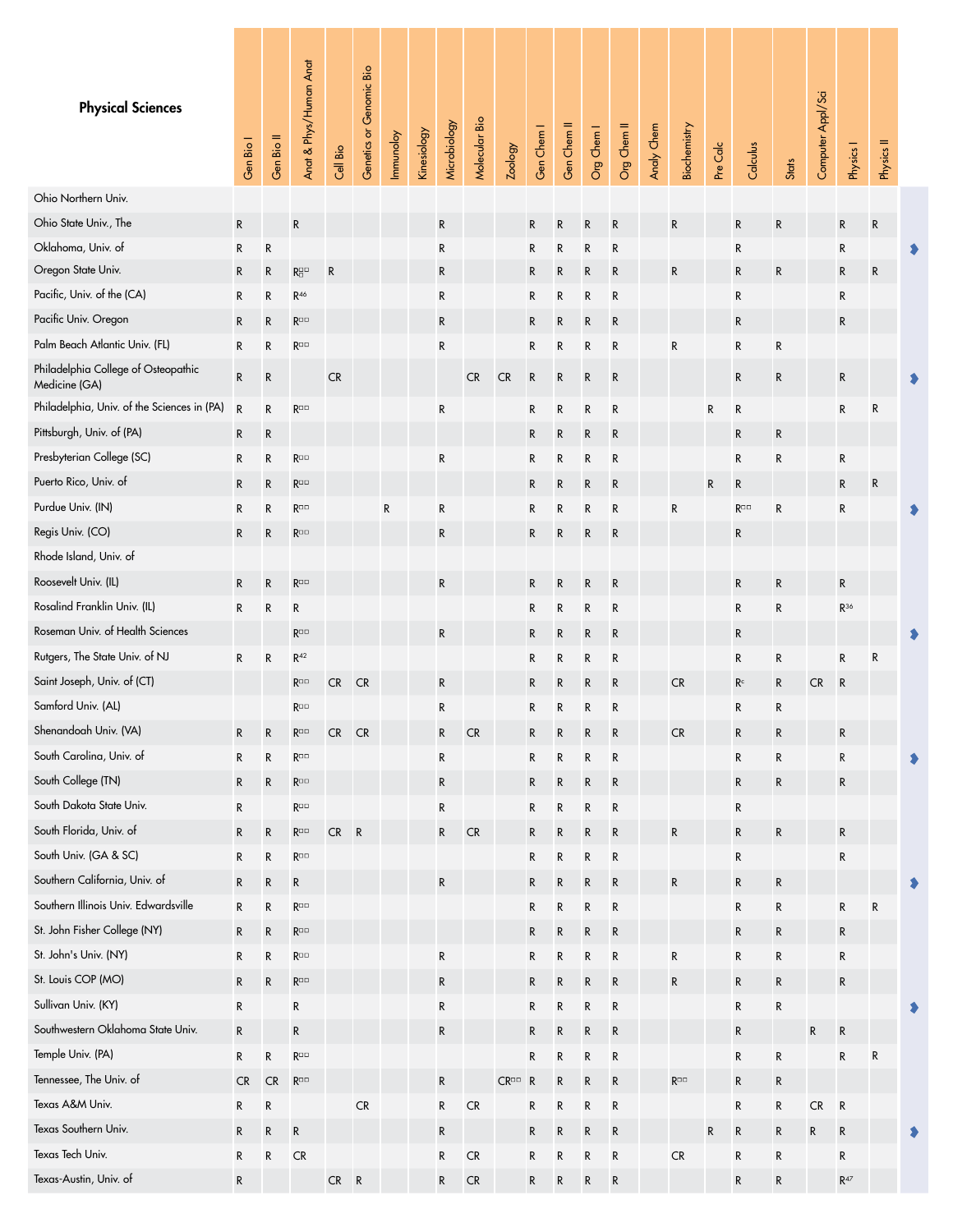<span id="page-7-0"></span>

| <b>Physical Sciences</b>       | Gen Bio I                | Gen Bio II   | Anat & Phys/Human Anat          | Cell Bio  | Genetics or Genomic Bio | Immunoloy               | <b>Kinesiology</b> | Microbiology | Molecular Bio | Zoology             | Gen Chem I   | Gen Chem II  | Org Chem I   | Org Chem II | Analy Chem     | Biochemistry | Pre Calc    | Calculus                        | Stats        | Computer Appl/Sci | Physics I      | Physics II |  |
|--------------------------------|--------------------------|--------------|---------------------------------|-----------|-------------------------|-------------------------|--------------------|--------------|---------------|---------------------|--------------|--------------|--------------|-------------|----------------|--------------|-------------|---------------------------------|--------------|-------------------|----------------|------------|--|
| Texas-Tyler, Univ. of          | ${\sf R}$                | ${\sf R}$    | $\mathsf{R}^{\square\,\square}$ |           |                         |                         |                    |              |               |                     | R            | ${\sf R}$    | R            | ${\sf R}$   |                |              |             | R                               |              |                   |                |            |  |
| Thomas Jefferson Univ. (PA)    | ${\sf R}$                | ${\sf R}$    | $\mathsf{R}^{\square\,\square}$ |           |                         |                         |                    | ${\sf R}$    |               |                     | ${\sf R}$    | R            | ${\sf R}$    | ${\sf R}$   |                |              |             | ${\sf R}$                       |              |                   | ${\sf R}$      | ${\sf R}$  |  |
| Toledo, Univ. of (OH)          | R                        | ${\sf R}$    | $R^{\Box\Box\ 48}$              |           |                         |                         |                    |              |               |                     | R            | ${\sf R}$    | R            | R           |                |              |             | $\mathsf{R}^{\square\,\square}$ |              |                   | ${\sf R}$      |            |  |
| Touro Univ. (CA)               |                          |              | ${\sf R}$                       |           |                         |                         |                    | ${\sf R}$    |               |                     | $\mathsf{R}$ | ${\sf R}$    | ${\sf R}$    | ${\sf R}$   |                | ${\sf CR}$   |             | R                               |              |                   |                |            |  |
| Touro College (NY)             | ${\sf R}$                | ${\sf R}$    | $R^{\Box\Box}$                  |           |                         |                         |                    | ${\sf R}$    |               |                     | R            | ${\sf R}$    | ${\sf R}$    | R           |                | R            |             | ${\sf R}$                       | ${\sf CR}$   |                   |                |            |  |
| Union Univ. (TN)               | <b>CR</b>                | <b>CR</b>    | $R^{\Box\Box}$                  |           |                         |                         |                    | $\mathsf{R}$ |               | $CR^{\Box\Box}$ $R$ |              | R            | ${\sf R}$    | R           |                |              |             | R                               | $\mathsf{R}$ |                   | R              |            |  |
| Utah, Univ. of                 |                          |              | $R^{\Box\Box}$                  |           |                         |                         |                    | ${\sf R}$    |               |                     | R            | ${\sf R}$    | $\mathsf{R}$ | R           |                |              |             | $R^{\Box\Box}$                  | ${\sf R}$    |                   | ${\sf R}$      |            |  |
| Virginia Commonwealth Univ.    | ${\sf R}$                | ${\sf R}$    | $R^{\Box\Box}$                  |           |                         |                         |                    | ${\sf R}$    |               |                     | $\mathsf{R}$ | $\mathsf{R}$ | $\mathsf{R}$ | R           |                | $\mathsf{R}$ |             | $\mathsf{R}$                    | $\mathsf{R}$ |                   | $\mathsf{R}$   |            |  |
| Washington, Univ. of           | $\mathsf{R}$             | R            |                                 |           |                         |                         |                    | ${\sf R}$    |               |                     | R            | R            | ${\sf R}$    | R           |                | ${\sf R}$    |             | $\mathsf R$                     | $\mathsf{R}$ |                   |                |            |  |
| Washington State Univ.         | ${\sf R}$                | ${\sf R}$    | $\mathsf{R}^{\square\,\square}$ |           |                         |                         |                    | ${\sf R}$    |               |                     | R            | $\mathsf R$  | R            | R           |                | ${\sf R}$    |             | ${\sf R}$                       | $\mathsf{R}$ |                   |                |            |  |
| Wayne State Univ. (MI)         | ${\sf R}$                |              | $R^{\Box\Box}$                  |           |                         |                         |                    | ${\sf R}$    |               |                     | R            | ${\sf R}$    | ${\sf R}$    | R           |                | ${\sf R}$    |             | $\mathsf R$                     | ${\sf R}$    | ${\sf R}$         | ${\sf R}$      |            |  |
| <b>West Coast University</b>   | $\mathsf{R}$             | $\mathsf{R}$ | $R^{\Box\Box}$                  |           |                         |                         |                    |              |               |                     | $\mathsf{R}$ | $\mathsf{R}$ | R            | R           |                |              |             | $R^{17}$                        | R            |                   | ${\sf R}$      |            |  |
| West Virginia Univ.            | ${\sf R}$                | R            |                                 | ${\sf R}$ |                         |                         |                    | ${\sf R}$    |               |                     | R            | R            | ${\sf R}$    | R           |                | ${\sf R}$    |             | R                               | $\mathsf{R}$ |                   | ${\sf R}$      | R          |  |
| Western New England Univ. (MA) | ${\sf R}$                | ${\sf R}$    | $\mathsf{R}^{\square\,\square}$ |           |                         |                         |                    | ${\sf R}$    |               |                     | R            | ${\sf R}$    | $\mathsf{R}$ | ${\sf R}$   |                |              |             | ${\sf R}$                       | ${\sf R}$    |                   |                |            |  |
| Western Univ. (CA)             | ${\sf R}$                |              | $R^{\square\square}$            | <b>CR</b> |                         |                         |                    | $R^7$        | CR            |                     | R            | ${\sf R}$    | R            | R           |                | ${\sf CR}$   |             | R                               |              |                   | CR             |            |  |
| Wilkes Univ. (PA)              | ${\sf R}$                | ${\sf R}$    |                                 |           |                         |                         |                    |              |               |                     | $\mathsf{R}$ | $\mathsf{R}$ | $\mathsf{R}$ | ${\sf R}$   |                |              |             | $\mathsf R$                     | $\mathsf{R}$ |                   | ${\sf R}$      |            |  |
| Wingate Univ. (NC)             | $\mathsf{R}$             |              | $R^{\Box\Box}$                  |           |                         |                         |                    | ${\sf R}$    |               |                     | R            | R            | ${\sf R}$    | R           |                |              |             | $\mathsf{R}$                    | $\mathsf{R}$ |                   | R              |            |  |
| Wisconsin, Univ of             | $\mathsf R$              | ${\sf R}$    |                                 |           |                         |                         |                    | ${\sf R}$    |               |                     | R            | $\mathsf{R}$ | R.           | R           |                |              |             | $\mathsf{R}$                    | $\mathsf{R}$ |                   | $\mathsf R$    | R          |  |
| Wyoming, Univ. of              | ${\sf R}$                |              | $R^{\Box\Box}$                  |           |                         |                         |                    | $R^7$        |               |                     | R            | ${\sf R}$    | R            | R           |                |              |             | R                               | $\mathsf{R}$ |                   |                |            |  |
| Xavier Univ. (LA)              | ${\sf R}$                | ${\sf R}$    |                                 |           |                         |                         |                    | ${\sf R}$    |               |                     | $\mathsf{R}$ | $\mathsf R$  | ${\sf R}$    | R           |                |              | R           | $\mathsf{R}$                    | $R^{24}$     |                   | ${\sf R}$      |            |  |
| Total # REQUIRED               | 122                      | 98           | 107                             | 8         | 12                      | $\overline{\mathbf{A}}$ |                    | 0 100        | 3             |                     | $0$ 138      | 137          | 138          | 138         | $\overline{2}$ | 40           | 8           | 137                             | 103          | 6                 | 108            | 30         |  |
| Total # CONDITIONALLY REQUIRED | $\overline{\mathcal{A}}$ | 6            | 10                              | 20        | 11                      | $\overline{2}$          | 0                  | 4            | 17            | 5                   | 0            | 0            | 0            | 0           | $\mathbf{1}$   | 12           | $\mathbf 0$ | $\mathbf 0$                     | 3            | 4                 | $\overline{2}$ | 4          |  |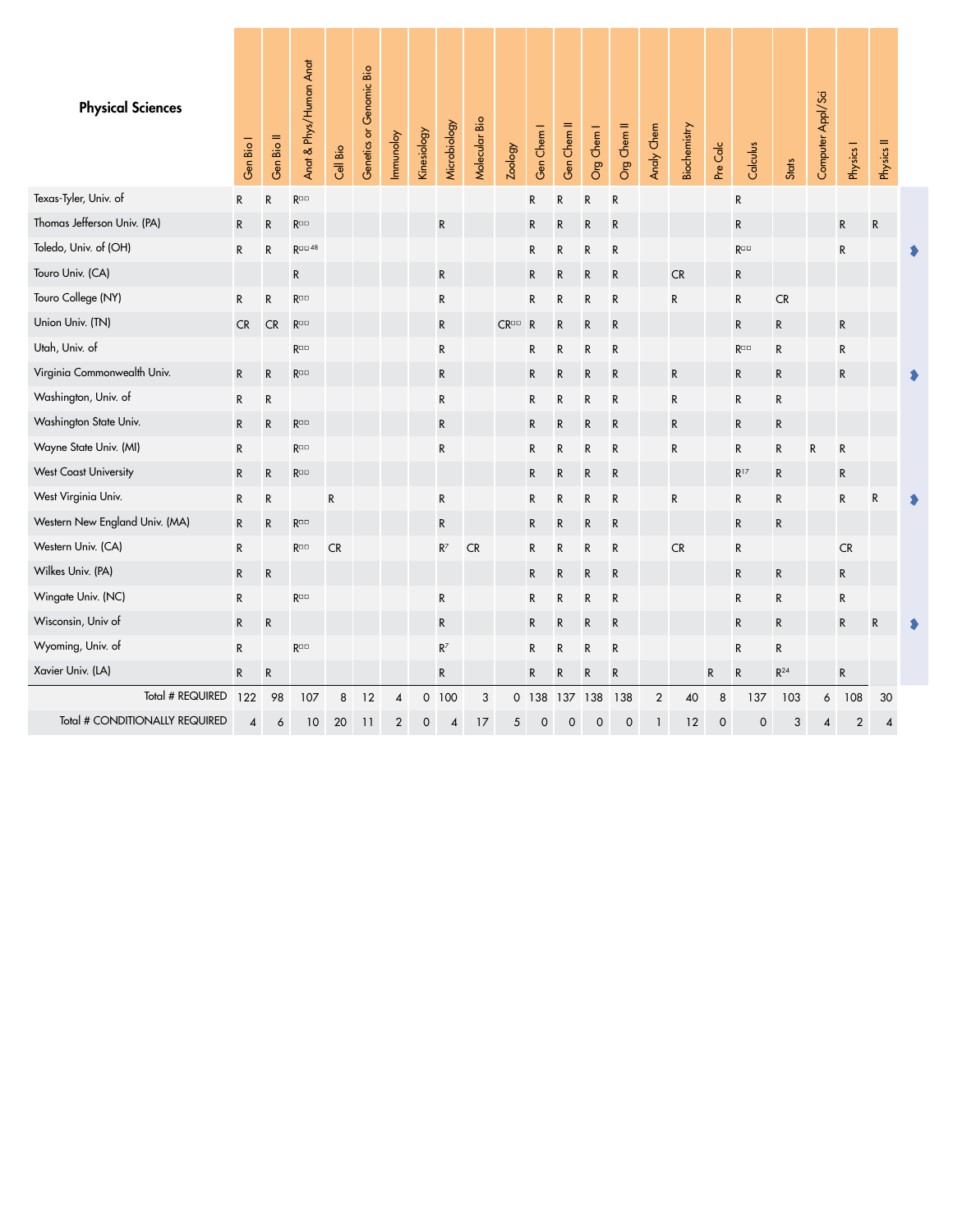<span id="page-8-0"></span>

| <b>Social Sciences</b>                  | Social Sciences <sup>a</sup>    | Psychology | Poly Sci          | History                         | Hum Behav/Behav Sci             | West Civ   | Anthro | Sociology  | Economics      | Ethics         | Gendr/Ethnc Stud | Business/Accounting | Critic Think | Phys Ed   | Int'l Culture   |  |
|-----------------------------------------|---------------------------------|------------|-------------------|---------------------------------|---------------------------------|------------|--------|------------|----------------|----------------|------------------|---------------------|--------------|-----------|-----------------|--|
| Albany College of Pharmacy (NY & VT)    |                                 | ${\sf R}$  |                   |                                 |                                 |            |        |            |                |                |                  |                     |              |           |                 |  |
| Appalachian College of Pharmacy (VA)    | <b>CR</b>                       | <b>CR</b>  |                   |                                 | <b>CR</b>                       |            |        | ${\sf CR}$ | CR             |                |                  |                     |              |           |                 |  |
| Arizona, Univ. of                       | $R^{\Box\Box}$                  |            |                   |                                 |                                 |            |        |            | R              |                |                  |                     |              |           |                 |  |
| Arkansas for Medical Sciences, Univ. of |                                 |            |                   |                                 |                                 |            |        |            | CR             |                |                  | CR                  | ${\sf CR}$   |           |                 |  |
| Auburn Univ. (AL)                       | $\mathsf{R}^\mathsf{c}$         |            |                   | $R^{\Box c}$                    |                                 |            |        |            |                | CR             |                  |                     |              |           |                 |  |
| Belmont Univ. (TN)                      | $CR^{\square\square}_{\square}$ | <b>CR</b>  | CR                | CR                              | CR                              | ${\sf CR}$ | CR     | CR         | R              | CR             |                  |                     |              |           | ${\sf CR}$      |  |
| Binghampton The SUNY, Univ. at (NY)     | $\mathsf R$                     | ${\sf CR}$ | ${\sf CR}$        | ${\sf CR}$                      | CR                              |            |        | CR         | $\mathsf{R}^1$ | CR             |                  |                     |              |           |                 |  |
| Buffalo The SUNY, Univ. at (NY)         | <b>CR</b>                       |            |                   |                                 | CR                              |            |        |            |                |                |                  |                     |              |           |                 |  |
| Butler Univ. (IN)                       | ${\sf R}$                       |            |                   | <b>R</b> □□ 38                  |                                 |            |        |            |                | $\mathsf{R}^4$ |                  |                     |              | ${\sf R}$ |                 |  |
| California Northstate                   |                                 |            |                   |                                 |                                 |            |        |            |                |                |                  |                     |              |           |                 |  |
| CA-San Diego, Univ. of                  |                                 |            |                   |                                 | R <sup>c</sup>                  |            |        |            | R              |                |                  |                     |              |           |                 |  |
| CA-San Francisco, Univ. of              | CR <sup>c</sup>                 | <b>CR</b>  |                   |                                 |                                 |            | CR     | ${\sf CR}$ | R              |                |                  |                     |              |           |                 |  |
| California Health Sciences University   |                                 | ${\sf R}$  |                   |                                 |                                 |            |        |            | R              |                |                  |                     |              |           |                 |  |
| Campbell Univ. (NC)                     | $R^{\Box\Box}$                  | CR         | ${\sf CR}$        | ${\sf CR}$                      |                                 |            |        | CR         | R              |                |                  |                     |              |           |                 |  |
| Cedarville University                   | R                               |            |                   | R                               |                                 |            |        |            |                |                |                  |                     |              |           |                 |  |
| Chapman University (CA)                 |                                 | CR         | ${\sf CR}$        | ${\sf CR}$                      |                                 |            |        | ${\sf CR}$ | ${\sf R}$      |                |                  |                     |              |           |                 |  |
| Charleston, Univ. of (WV)               |                                 | CR         | CR                | ${\sf CR}$                      |                                 |            |        | CR         | R              |                |                  |                     |              |           |                 |  |
| Chicago State Univ. (IL)                |                                 | CR         |                   |                                 | ${\sf CR}$                      |            |        | CR         | R              |                |                  |                     |              |           |                 |  |
| Cincinnati, Univ. of (OH)               |                                 |            |                   |                                 |                                 |            |        |            | R              |                |                  |                     |              |           |                 |  |
| Colorado Denver, Univ. of               | $CR^{\square\square}_{\square}$ |            |                   |                                 |                                 |            |        |            | R              |                |                  |                     |              |           |                 |  |
| Concordia University (WI)               |                                 |            |                   |                                 |                                 |            |        |            | R              |                |                  |                     |              |           |                 |  |
| Connecticut, Univ. of                   |                                 | CR         |                   |                                 |                                 |            | CR     | CR         | R <sup>1</sup> |                |                  |                     |              |           | $R^{\Box\Box}$  |  |
| Creighton Univ. (NE)                    |                                 | R          |                   |                                 |                                 |            |        |            | R <sup>1</sup> |                |                  |                     |              |           |                 |  |
| Drake Univ. (IA)                        |                                 |            |                   |                                 |                                 |            |        |            |                |                |                  |                     |              |           |                 |  |
| Duquesne Univ. (PA)                     |                                 | ${\sf R}$  |                   |                                 |                                 |            |        |            | R              | R              |                  |                     |              |           | $R^{44}$        |  |
| D'Youville College (NY)                 |                                 | ${\sf CR}$ |                   | ${\sf R}$                       |                                 |            |        | ${\sf CR}$ | ${\sf R}$      |                |                  |                     |              |           |                 |  |
| East Tennessee State Univ.              | CR                              | ${\sf CR}$ |                   |                                 | ${\sf CR}$                      |            |        | ${\sf CR}$ | R              |                |                  |                     |              |           |                 |  |
| Fairleigh Dickinson University          | CR                              |            |                   |                                 | ${\sf R}$                       |            |        |            | R              |                |                  |                     |              |           |                 |  |
| Ferris State Univ. (MI)                 |                                 | ${\sf CR}$ |                   |                                 |                                 |            |        | ${\sf CR}$ | R              |                |                  |                     |              |           |                 |  |
| Findlay, Univ. of (OH)                  | ${\sf CR}$                      |            |                   |                                 |                                 |            |        |            |                | $\mathsf{R}^4$ |                  |                     |              |           |                 |  |
| Florida, Univ. of                       |                                 |            |                   |                                 | $CR^{\square\square}_{\square}$ |            |        |            |                |                |                  |                     |              |           |                 |  |
| Florida A&M Univ.                       | ${\sf R}$                       |            |                   | $\mathsf{R}^6$                  |                                 |            |        |            |                |                |                  |                     |              |           |                 |  |
| Georgia, Univ. of                       | $R^{\Box\Box}$                  |            |                   | $\mathsf{R}^6$                  |                                 |            |        |            | ${\sf R}$      |                |                  |                     |              | ${\sf R}$ | CR <sup>c</sup> |  |
| Hampton Univ. (VA)                      | $\mathsf{R}$                    | ${\sf R}$  |                   | $\mathsf{R}^{\square\,\square}$ |                                 |            |        | R          |                |                |                  |                     |              | R         |                 |  |
| Harding Univ. (AR)                      | $\mathsf{R}^{\square\,\square}$ | ${\sf CR}$ |                   |                                 |                                 |            |        | ${\sf CR}$ | ${\sf R}$      |                |                  |                     |              |           |                 |  |
| Hawaii-Hilo, Univ of                    | $R^{\Box\Box}$                  |            |                   |                                 | ${\sf CR}$                      |            |        |            |                |                |                  |                     |              |           | ${\sf R}$       |  |
| High Point University                   | ${\sf CR}$                      |            |                   |                                 |                                 |            |        |            |                |                |                  |                     |              |           |                 |  |
| Houston, Univ. of (TX)                  | ${\sf CR}$                      | CR         | $R^{\Box \Box 8}$ | $R^{\square\square\,11}$        | <b>CR</b>                       |            |        | ${\sf CR}$ |                |                |                  |                     |              |           |                 |  |
| Howard Univ. (DC)                       | $CR^{\Box\Box}$                 |            |                   |                                 | $\mathsf{R}^{\square\,\square}$ |            |        |            |                |                |                  |                     |              |           |                 |  |
| Husson Univ. (ME)                       |                                 | ${\sf CR}$ |                   |                                 |                                 |            |        | ${\sf CR}$ | ${\sf R}$      |                |                  |                     |              |           |                 |  |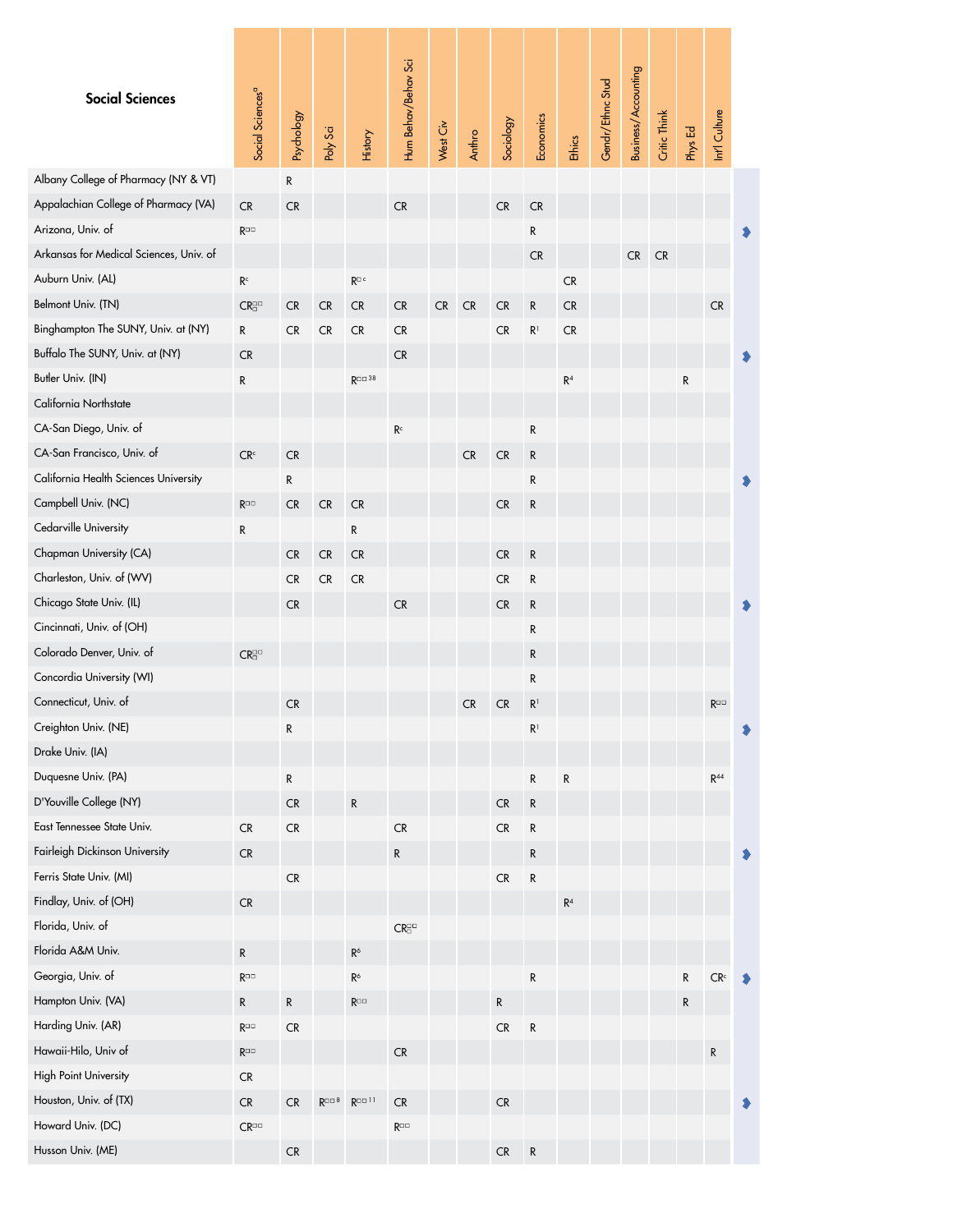<span id="page-9-0"></span>

| <b>Social Sciences</b>               | Social Sciences <sup>a</sup>                                                                                                                                 | Psychology | Poly Sci       | History                          | Hum Behav/Behav Sci | West Civ | Anthro    | Sociology  | Economics                            | Ethics         | Gendr/Ethnc Stud | Business/Accounting | Critic Think   | Phys Ed                 | Int'l Culture |  |
|--------------------------------------|--------------------------------------------------------------------------------------------------------------------------------------------------------------|------------|----------------|----------------------------------|---------------------|----------|-----------|------------|--------------------------------------|----------------|------------------|---------------------|----------------|-------------------------|---------------|--|
| Idaho State Univ.                    |                                                                                                                                                              |            |                |                                  |                     |          |           |            | R                                    |                |                  |                     |                |                         |               |  |
| Illinois-Chicago, Univ. of           | ${\sf CR}$                                                                                                                                                   |            |                |                                  | CR                  |          |           |            |                                      |                |                  |                     |                |                         |               |  |
| Incarnate Word, Univ. of the (TX)    | R                                                                                                                                                            |            |                | ${\sf R}$                        |                     |          |           |            |                                      |                |                  |                     |                |                         |               |  |
| lowa, Univ. of                       |                                                                                                                                                              |            |                |                                  |                     |          |           |            | R <sup>1</sup>                       |                |                  |                     |                |                         |               |  |
| Kansas, Univ. of                     | R                                                                                                                                                            |            |                |                                  |                     |          |           |            |                                      |                |                  |                     |                |                         |               |  |
| Keck Graduate Institute              |                                                                                                                                                              | R          |                |                                  |                     |          |           |            | R                                    |                |                  |                     |                |                         |               |  |
| Kentucky, Univ. of                   |                                                                                                                                                              |            |                |                                  |                     |          |           |            |                                      |                |                  | $\mathsf{R}$        |                |                         |               |  |
| Larkin Health Sciences Institute     | CR                                                                                                                                                           | R          |                |                                  |                     |          |           |            | R                                    |                |                  |                     |                |                         |               |  |
| Lebanese American University         |                                                                                                                                                              |            |                |                                  |                     |          |           |            |                                      |                |                  |                     |                |                         |               |  |
| <b>LECOM</b>                         |                                                                                                                                                              | ${\sf CR}$ |                |                                  |                     |          |           | ${\sf CR}$ | ${\sf R}$                            |                |                  |                     |                |                         |               |  |
| Lipscomb Univ. (TN)                  | $\mathsf{R}^{\square\square}$                                                                                                                                | CR         | CR             | CR                               |                     |          | <b>CR</b> | ${\sf CR}$ | ${\sf R}$                            | CR             |                  |                     |                |                         |               |  |
| Loma Linda Univ. (CA)                | $R^{\scriptscriptstyle \square\hspace{-0.5pt} \square\hspace{-0.5pt} \square\hspace{-0.5pt} \mathrm{c}}_{\scriptscriptstyle \square\hspace{-0.5pt} \square}$ | R          |                |                                  | $R^{\Box\Box\ c}$   |          |           |            | R                                    |                |                  |                     |                |                         |               |  |
| Long Island Univ. (NY)               |                                                                                                                                                              | R          |                | CR                               |                     |          |           |            | R                                    |                |                  |                     |                |                         |               |  |
| Louisiana at Monroe, Univ. of        | R                                                                                                                                                            |            |                |                                  |                     |          |           |            | R                                    |                |                  |                     |                |                         |               |  |
| Manchester University (IN)           | R                                                                                                                                                            |            |                |                                  |                     |          |           |            | R                                    |                |                  |                     |                |                         | <b>CR</b>     |  |
| Maryland, Univ. of                   | $CR_{\Box}^{\Box\Box}$                                                                                                                                       |            |                |                                  |                     |          |           |            | R <sup>1</sup>                       |                |                  |                     |                |                         |               |  |
| Maryland Eastern Shore, Univ. of     | R                                                                                                                                                            |            |                |                                  | ${\sf CR}$          |          |           |            | R                                    |                |                  |                     |                |                         |               |  |
| Marshall University                  | $\mathsf{R}$                                                                                                                                                 |            | $\mathsf{R}^5$ | $R^6$                            |                     |          |           |            | ${\sf R}$                            |                |                  |                     |                | R                       | R             |  |
| Marshall B. Ketchum University       | ${\sf CR}$                                                                                                                                                   | R          |                |                                  | ${\sf CR}$          |          |           |            | R                                    |                |                  |                     |                |                         |               |  |
| Massachussetts-Boston                |                                                                                                                                                              | R          | <b>CR</b>      | ${\sf CR}$                       |                     |          |           | R          | $\mathsf{R}^2$                       |                |                  |                     |                |                         |               |  |
| Massachessets-Worcester/Manchester   | R                                                                                                                                                            | R          | CR             | CR                               | ${\sf R}$           |          |           | ${\sf R}$  | R                                    |                |                  |                     |                |                         |               |  |
| Medical University of South Carolina |                                                                                                                                                              | R          |                |                                  |                     |          |           |            | R                                    |                |                  |                     |                |                         |               |  |
| Mercer Univ. (GA)                    | $\mathsf{R}^{\square\square}$                                                                                                                                |            |                |                                  | $R^{\Box\Box}$      |          |           |            | R                                    |                |                  |                     |                |                         |               |  |
| Michigan, Univ. of                   | $\mathsf{R}^{\square\square}$                                                                                                                                |            |                |                                  |                     |          |           |            |                                      |                |                  |                     |                |                         |               |  |
| Midwestern Univ-Chicago (IL)         | $CR^{\Box}$                                                                                                                                                  |            |                |                                  | $R^{\Box\Box}$      |          |           |            | ${\sf R}$                            |                |                  |                     |                |                         |               |  |
| Midwestern Univ-Glendale (AZ)        | $\mathsf{CR}^{\square\square}$                                                                                                                               | CR         | CR             |                                  |                     |          | CR        | ${\sf CR}$ | ${\sf R}$                            |                |                  |                     |                |                         |               |  |
| Minnesota, Univ. of                  | $R^{\Box\Box}$                                                                                                                                               |            |                |                                  | $R^{\Box\Box}$      |          |           |            |                                      |                |                  |                     |                |                         |               |  |
| Mississippi, Univ. of                | $R^{\Box\Box}$                                                                                                                                               |            |                |                                  |                     |          |           |            | $\mathsf{R}^{\scriptscriptstyle{1}}$ | $\mathsf{R}^4$ |                  |                     |                |                         |               |  |
| Missouri - Kansas City, Univ. of     |                                                                                                                                                              |            | CR             | $\mathsf{CR}^6$                  |                     |          |           |            |                                      |                |                  |                     |                |                         |               |  |
| Montana, Univ. of                    |                                                                                                                                                              | CR         |                |                                  |                     |          |           | CR         | R                                    |                |                  |                     |                |                         |               |  |
| Nebraska Medical Center, Univ. of    |                                                                                                                                                              |            |                |                                  |                     |          |           |            |                                      |                |                  |                     |                |                         |               |  |
| New England, University of (ME)      | ${\sf R}$                                                                                                                                                    | R          |                |                                  | R                   |          |           |            |                                      |                |                  |                     |                |                         |               |  |
| New Mexico, Univ. of                 |                                                                                                                                                              |            |                |                                  |                     |          |           |            | R <sup>1</sup>                       |                |                  |                     | $R^{\Box\Box}$ |                         |               |  |
| North Carolina Chapel Hill, Univ. of | ${\sf R}$                                                                                                                                                    |            |                |                                  | R                   |          |           |            |                                      |                |                  |                     |                | R                       | R             |  |
| North Dakota State Univ.             |                                                                                                                                                              |            |                |                                  |                     |          |           |            | $\mathsf{R}^1$                       |                |                  |                     |                | $\mathsf{R}^\mathsf{c}$ |               |  |
| North Texas, Univ. of                | CR                                                                                                                                                           |            | Rc             | R <sup>□□6</sup>                 | CR                  |          |           |            |                                      |                |                  |                     |                |                         |               |  |
| Northeast Ohio (NEOMED)              |                                                                                                                                                              | R          |                |                                  |                     |          |           |            | R                                    |                |                  |                     |                |                         |               |  |
| Northeastern Univ. (MA)              |                                                                                                                                                              | R          |                |                                  |                     |          |           |            |                                      |                |                  |                     |                |                         |               |  |
| Notre Dame of Maryland Univ.         | CR                                                                                                                                                           | <b>CR</b>  | CR             | $\mathsf{R}^{\square\square\,6}$ |                     |          |           |            | ${\sf R}$                            | $\mathsf{R}^4$ |                  | <b>CR</b>           |                |                         |               |  |
| Nova Southeastern Univ. (FL)         | CR                                                                                                                                                           |            |                |                                  | ${\sf CR}$          |          |           |            |                                      |                |                  |                     |                |                         |               |  |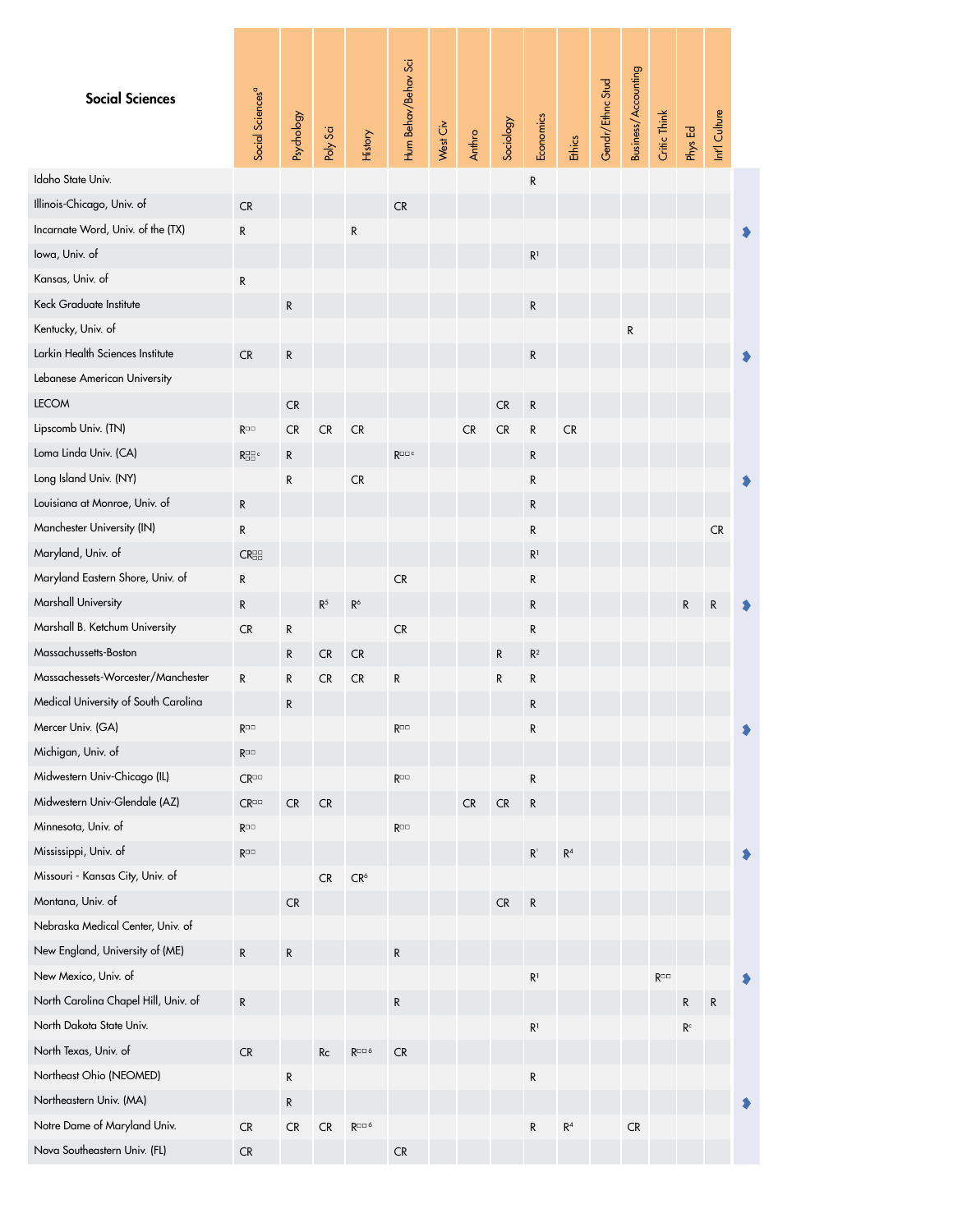<span id="page-10-0"></span>

| <b>Social Sciences</b>                                                | Social Sciences <sup>a</sup>          | Psychology               | Poly Sci                | History                                         | Hum Behav/Behav Sci             | West Civ | Anthro     | Sociology               | Economics                        | Ethics | Gendr/Ethnc Stud | Business/Accounting | Critic Think | Phys Ed | Int'l Culture |  |
|-----------------------------------------------------------------------|---------------------------------------|--------------------------|-------------------------|-------------------------------------------------|---------------------------------|----------|------------|-------------------------|----------------------------------|--------|------------------|---------------------|--------------|---------|---------------|--|
| Ohio Northern Univ.                                                   |                                       |                          |                         |                                                 |                                 |          |            |                         |                                  |        |                  |                     |              |         |               |  |
| Ohio State Univ., The                                                 |                                       |                          |                         |                                                 |                                 |          |            |                         |                                  |        |                  |                     |              |         |               |  |
| Oklahoma, Univ. of                                                    |                                       |                          |                         |                                                 |                                 |          |            |                         |                                  |        |                  |                     |              |         |               |  |
| Oregon State Univ.                                                    |                                       | ${\sf R}$                |                         |                                                 |                                 |          |            |                         | ${\sf R}$                        |        |                  |                     |              |         |               |  |
| Pacific, Univ. of the (CA)                                            |                                       | ${\sf R}$                |                         |                                                 |                                 |          |            |                         | R <sup>2</sup>                   |        |                  |                     |              |         |               |  |
| Pacific Univ. Oregon                                                  | <b>CR</b>                             | R                        |                         |                                                 | <b>CR</b>                       |          |            |                         | ${\sf R}$                        |        |                  |                     |              |         |               |  |
| Palm Beach Atlantic Univ. (FL)                                        |                                       |                          |                         |                                                 | $CR^{\square\square}_{\square}$ |          |            |                         | R                                |        |                  |                     |              |         |               |  |
| Philadelphia College of Osteopathic<br>Medicine (GA)                  | ${\sf CR}$                            |                          |                         |                                                 | <b>CR</b>                       |          |            |                         | R                                |        |                  |                     |              |         |               |  |
| Philadelphia, Univ. of the Sciences in (PA)                           | $\mathsf{R}^{\square\square}_\square$ |                          |                         |                                                 |                                 |          |            | ${\sf R}$               |                                  |        |                  |                     |              |         |               |  |
| Pittsburgh, Univ. of (PA)                                             | R                                     | CR                       |                         | CR                                              |                                 |          |            | ${\sf CR}$              | CR                               |        |                  |                     |              |         | CR            |  |
| Presbyterian College (SC)                                             |                                       | <b>CR</b>                |                         |                                                 |                                 |          |            | CR                      | R                                |        |                  |                     |              |         |               |  |
| Puerto Rico, Univ. of                                                 | $R^{\Box\Box}$                        | ${\sf R}$                |                         |                                                 |                                 | R        |            |                         | R                                |        |                  |                     |              |         |               |  |
| Purdue Univ. (IN)                                                     |                                       |                          |                         |                                                 |                                 |          |            |                         | R                                |        |                  |                     |              |         |               |  |
| Regis Univ. (CO)                                                      | R                                     | ${\sf R}$                |                         |                                                 |                                 |          |            | ${\sf R}$               | R                                |        |                  |                     |              |         |               |  |
| Rhode Island, Univ. of                                                |                                       |                          |                         |                                                 |                                 |          |            |                         |                                  |        |                  |                     |              |         |               |  |
| Roosevelt Univ. (IL)                                                  | R                                     |                          |                         |                                                 | ${\sf R}$                       |          |            |                         | R                                |        |                  |                     |              |         |               |  |
| Rosalind Franklin Univ. (IL)                                          | ${\sf CR}$                            |                          |                         |                                                 | CR                              |          |            |                         |                                  |        |                  |                     |              |         |               |  |
| Roseman Univ. of Health Sciences                                      |                                       |                          |                         |                                                 |                                 |          |            |                         |                                  |        |                  |                     |              |         |               |  |
| Rutgers, The State Univ. of NJ                                        | CR                                    | ${\sf CR}$               |                         |                                                 |                                 |          |            | CR                      | R <sup>1</sup>                   |        |                  |                     |              |         |               |  |
| Saint Joseph, Univ. of (CT)                                           | $R^{\Box\Box}$                        |                          |                         |                                                 |                                 |          |            |                         | R                                |        |                  |                     |              |         |               |  |
| Samford Univ. (AL)                                                    |                                       | <b>CR</b>                |                         | CR                                              |                                 | CR       |            | <b>CR</b>               |                                  |        |                  |                     |              | R       |               |  |
| Shenandoah Univ. (VA)                                                 | CR                                    | ${\sf CR}$               |                         |                                                 | ${\sf CR}$                      |          | ${\sf CR}$ | ${\sf CR}$              | ${\sf R}$                        |        |                  |                     |              |         |               |  |
| South Carolina, Univ. of                                              | $R^{\square\square}_\square$          | ${\sf R}$                |                         |                                                 |                                 |          |            |                         | R                                |        |                  |                     |              |         |               |  |
| South College (TN)                                                    | <b>CR</b>                             |                          |                         |                                                 | <b>CR</b>                       |          |            |                         | ${\sf R}$                        |        |                  |                     |              |         |               |  |
| South Dakota State Univ.                                              |                                       |                          |                         |                                                 |                                 |          |            |                         | R                                |        |                  |                     |              |         |               |  |
| South Florida, Univ. of                                               | ${\sf R}$                             | ${\sf CR}$               |                         |                                                 | R                               |          |            | <b>CR</b>               | $\mathsf{R}$                     |        |                  |                     |              |         |               |  |
| South Univ. (GA & SC)                                                 | ${\sf CR}$                            | ${\sf R}$                |                         | R                                               | CR                              |          |            |                         | ${\sf R}$                        |        |                  |                     |              |         |               |  |
| Southern California, Univ. of<br>Southern Illinois Univ. Edwardsville |                                       |                          |                         |                                                 |                                 |          |            |                         |                                  |        |                  |                     |              |         |               |  |
| St. John Fisher College (NY)                                          | ${\sf R}$                             | ${\sf CR}$               |                         |                                                 |                                 |          |            | <b>CR</b>               | R                                |        |                  |                     |              |         |               |  |
| St. John's Univ. (NY)                                                 | CR <sub>II</sub>                      |                          |                         |                                                 |                                 |          |            |                         | ${\sf R}$                        |        |                  |                     |              |         |               |  |
| St. Louis COP (MO)                                                    | R                                     | ${\sf CR}$<br>${\sf CR}$ |                         |                                                 |                                 |          |            | ${\sf CR}$<br><b>CR</b> | $\mathsf{R}^1$<br>R <sup>1</sup> |        |                  |                     |              |         |               |  |
| Sullivan Univ. (KY)                                                   |                                       | CR                       | ${\sf CR}$              |                                                 |                                 |          |            | <b>CR</b>               | ${\sf R}$                        |        |                  |                     |              |         |               |  |
| Southwestern Oklahoma State Univ.                                     |                                       | R                        | R5                      | R43                                             |                                 |          |            |                         | $\mathsf{R}^2$                   |        |                  |                     |              |         | $R^{20}$      |  |
| Temple Univ. (PA)                                                     | $R^{\square\square\ 10}_\square$      |                          |                         |                                                 |                                 |          |            |                         | R                                |        |                  |                     |              |         | CR            |  |
| Tennessee, The Univ. of                                               | $R^{\Box\Box}$                        |                          |                         |                                                 |                                 |          |            |                         |                                  |        |                  |                     |              |         |               |  |
| Texas A&M Univ.                                                       |                                       | ${\sf CR}$               | $R^{\square\square\ 8}$ | $R^{\square\square\ 8}$                         |                                 |          | ${\sf CR}$ | ${\sf CR}$              | CR                               |        |                  |                     |              |         |               |  |
| Texas Southern Univ.                                                  | <b>CR</b>                             | <b>CR</b>                | $R^{\Box\Box\ C}$       | $R^{\Box\Box\ 6}$                               | CR                              |          |            | <b>CR</b>               | <b>CR</b>                        |        |                  |                     |              |         |               |  |
| Texas Tech Univ.                                                      | R                                     |                          |                         |                                                 |                                 |          |            |                         | R                                |        |                  |                     |              |         |               |  |
| Texas-Austin, Univ. of                                                | ${\sf CR}$                            |                          |                         | $R^{\square\square\ 8}$ $R^{\square\square\ 6}$ | ${\sf CR}$                      |          |            |                         | ${\sf R}$                        |        |                  |                     |              |         |               |  |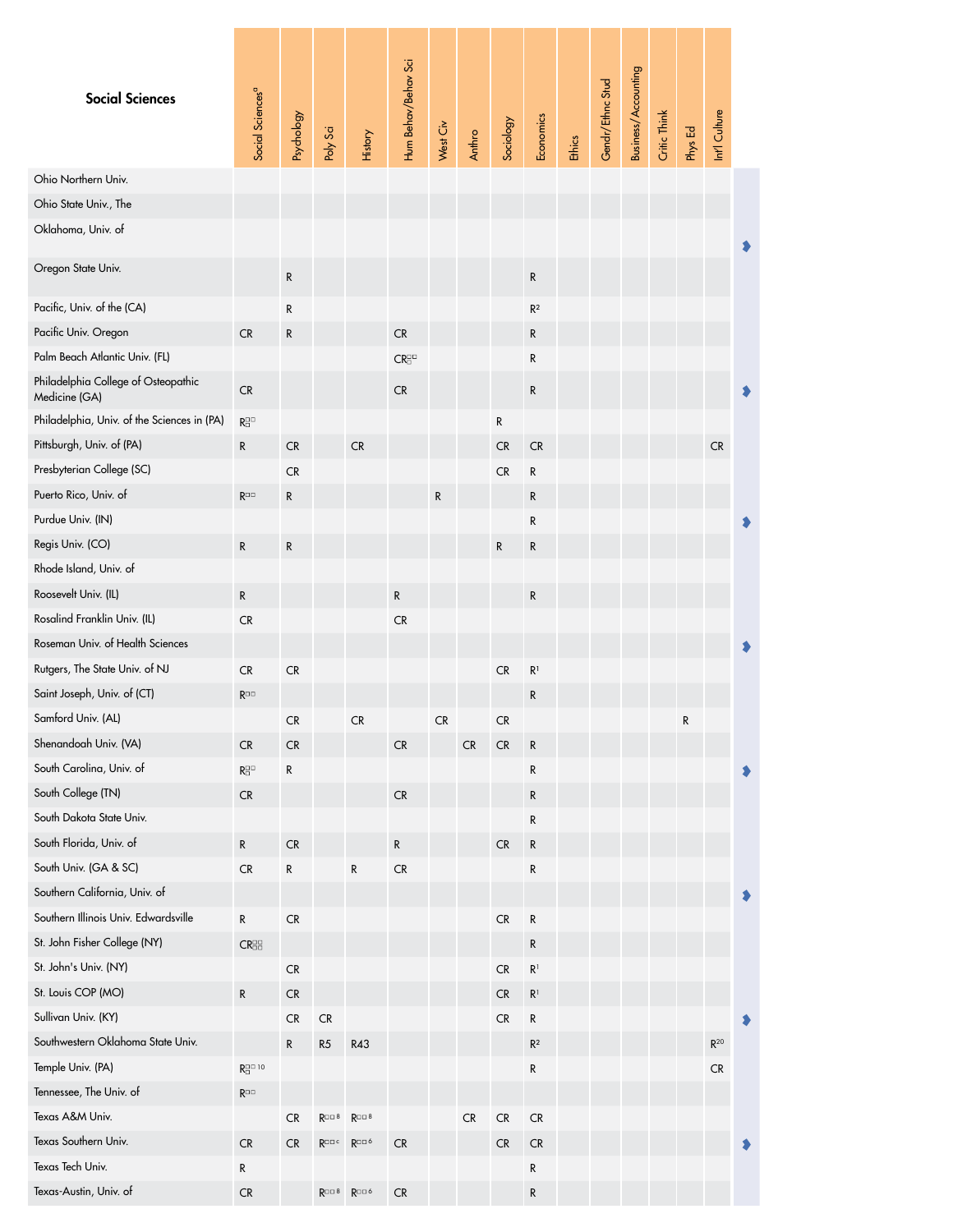<span id="page-11-0"></span>

| <b>Social Sciences</b>         | Social Sciences <sup>a</sup>          | Psychology | Poly Sci       | History   | Hum Behav/Behav Sci | West Civ     | Anthro              | Sociology  | Economics      | Ethics           | Gendr/Ethnc Stud    | Business/Accounting | Critic Think | Phys Ed        | Int'l Culture  |  |
|--------------------------------|---------------------------------------|------------|----------------|-----------|---------------------|--------------|---------------------|------------|----------------|------------------|---------------------|---------------------|--------------|----------------|----------------|--|
| Texas-Tyler, Univ. of          |                                       |            |                |           |                     |              |                     |            | ${\sf R}$      |                  |                     |                     |              |                |                |  |
| Thomas Jefferson Univ. (PA)    | $\mathsf{R}^{\square\square}_\square$ |            |                |           |                     |              |                     |            |                |                  |                     |                     |              |                |                |  |
| Toledo, Univ. of (OH)          |                                       |            |                |           |                     |              |                     |            | $\mathsf{R}^1$ |                  |                     |                     |              |                |                |  |
| Touro Univ. (CA)               |                                       |            |                |           |                     |              |                     |            |                |                  |                     |                     |              |                |                |  |
| Touro College (NY)             |                                       | CR         |                |           | CR                  |              | ${\sf CR}$          | CR         | ${\sf R}$      |                  |                     |                     |              |                |                |  |
| Union Univ. (TN)               | $R^{\Box\Box}$                        |            |                |           |                     |              |                     |            |                |                  |                     |                     |              |                |                |  |
| Utah, Univ. of                 |                                       |            |                |           |                     |              |                     |            |                |                  |                     |                     |              |                |                |  |
| Virginia Commonwealth Univ.    |                                       |            |                |           |                     |              |                     |            |                |                  |                     |                     |              |                |                |  |
| Washington, Univ. of           | R                                     |            |                |           |                     |              |                     |            | $\mathsf{R}^1$ |                  |                     |                     |              |                |                |  |
| Washington State Univ.         |                                       | ${\sf R}$  |                |           |                     |              |                     |            | $\mathsf{R}^1$ |                  |                     |                     |              |                |                |  |
| Wayne State Univ. (MI)         | R                                     |            | $\mathsf{R}^5$ | ${\sf R}$ |                     |              |                     |            |                |                  |                     |                     | ${\sf R}$    |                | ${\sf R}$      |  |
| <b>West Coast University</b>   | ${\sf CR}$                            | ${\sf CR}$ |                |           | CR                  |              |                     | ${\sf CR}$ | ${\sf R}$      |                  |                     |                     |              |                |                |  |
| West Virginia Univ.            |                                       |            |                |           |                     |              |                     |            | $\mathsf{R}^1$ |                  |                     |                     |              |                |                |  |
| Western New England Univ. (MA) |                                       | ${\sf R}$  |                |           |                     |              |                     |            | ${\sf R}$      | ${\sf R}$        |                     |                     |              |                |                |  |
| Western Univ. (CA)             | CR                                    |            |                |           |                     |              |                     |            | <b>CR</b>      |                  |                     |                     |              |                |                |  |
| Wilkes Univ. (PA)              |                                       |            |                |           |                     |              |                     |            | $\mathsf{R}^1$ |                  |                     |                     |              |                |                |  |
| Wingate Univ. (NC)             | CR                                    | CR         | CR             |           |                     |              | CR                  | CR         | R              | <b>CR</b>        |                     |                     |              |                |                |  |
| Wisconsin, Univ of             | R                                     | ${\sf R}$  |                |           | ${\sf R}$           |              | CR                  | CR         | $\mathsf{R}^1$ |                  | ${\sf R}$           |                     |              |                |                |  |
| Wyoming, Univ. of              |                                       |            |                |           |                     |              |                     |            |                |                  |                     |                     |              |                |                |  |
| Xavier Univ. (LA)              |                                       | CR         |                |           |                     |              |                     | CR         |                | $\mathsf{R}^4$   |                     |                     |              |                |                |  |
| Total # REQUIRED               | 44                                    | 27         | 8              | 18        | 13                  | $\mathbf{1}$ | $\mathsf{O}\xspace$ | 5          | 86             | $\boldsymbol{7}$ | $\mathbf{1}$        | $\mathbf{1}$        | $\sqrt{2}$   | $\overline{7}$ | $\overline{7}$ |  |
| Total # CONDITIONALLY REQUIRED | 33                                    | 36         | 13             | 12        | 25                  | $\sqrt{2}$   | 10                  | 36         | 6              | $\sqrt{5}$       | $\mathsf{O}\xspace$ | $\boldsymbol{2}$    | $\mathbf{1}$ | 0              | 5              |  |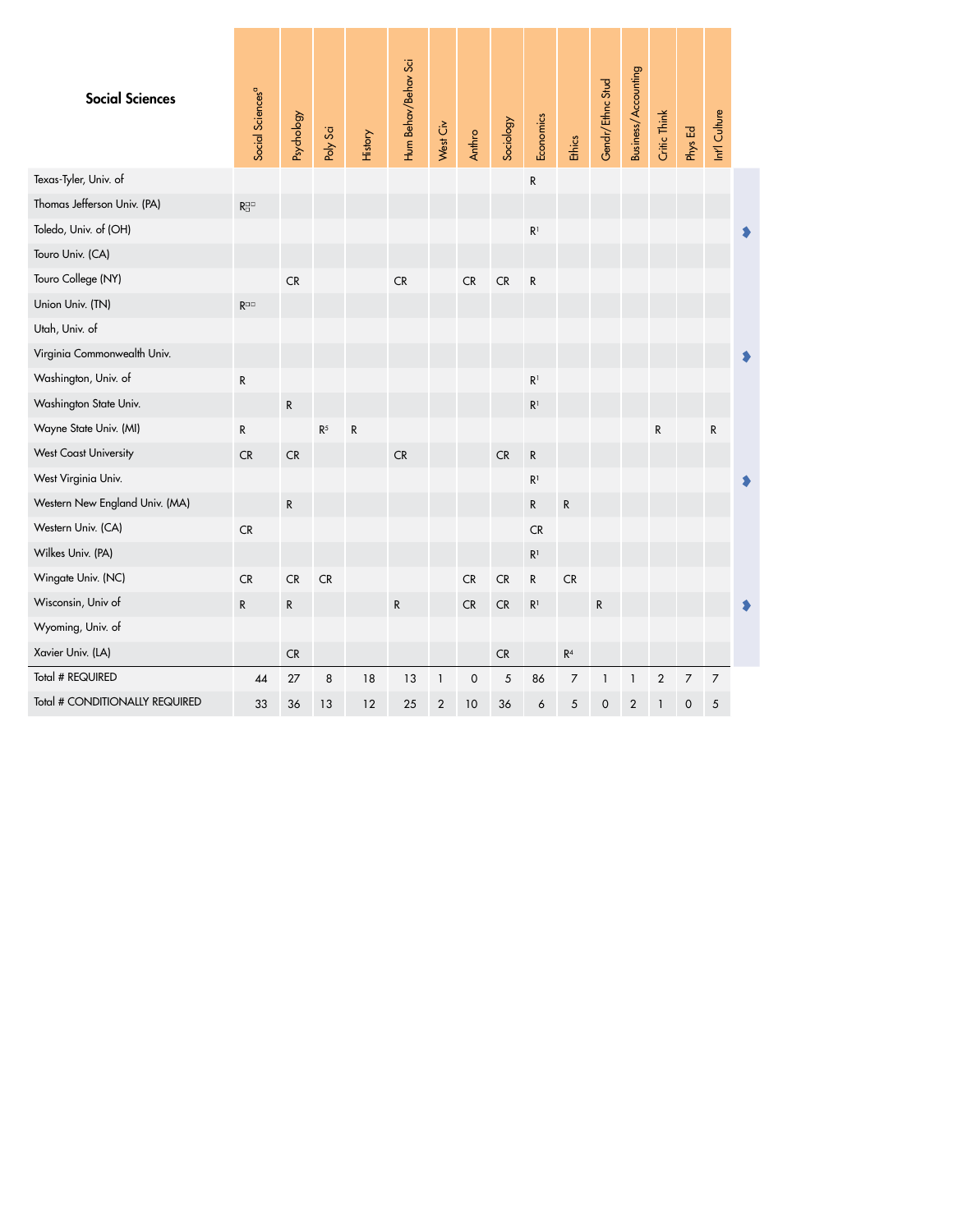<span id="page-12-0"></span>

| Liberal Arts &<br><b>Other Requirements</b> | Humanitiesb                                               | Fine Art                | Generel Ed/Electives <sup>e</sup>         | English/<br>English Composition | Literature              | Wrimg                               | Rhetoric   | Relig Studies       | Philosophy               | Music/Music Appr | Foreign Lang             | Communication  | Public Speak/Speech | Institution Specific <sup>c</sup> |
|---------------------------------------------|-----------------------------------------------------------|-------------------------|-------------------------------------------|---------------------------------|-------------------------|-------------------------------------|------------|---------------------|--------------------------|------------------|--------------------------|----------------|---------------------|-----------------------------------|
| Albany College of Pharmacy (NY & VT)        | $\mathsf{R}^{\boxdot\Box}_{\boxdot}$                      |                         | $R^{\square\square}_{\square}$            |                                 |                         |                                     |            |                     |                          |                  |                          |                | R                   |                                   |
| Appalachian College of Pharmacy (VA)        | <b>CR</b>                                                 | <b>CR</b>               | ${\sf R}$                                 | $R^{\Box\Box}$                  |                         |                                     |            |                     |                          |                  |                          |                | <b>CR</b>           |                                   |
| Arizona, Univ. of                           | $R^{\Box\Box}$                                            | <b>CR</b>               | R                                         | $R^{\Box\Box}$                  | ${\sf CR}$              |                                     |            |                     |                          |                  |                          |                |                     |                                   |
| Arkansas for Medical Sciences, Univ. of     | R <sup>c</sup>                                            | CR                      | <b>CR</b>                                 | <b>CR</b>                       | CR                      | <b>CR</b>                           | ${\sf CR}$ | ${\sf CR}$          | ${\sf CR}$               | ${\sf CR}$       | <b>CR</b>                |                | CR                  |                                   |
| Auburn Univ. (AL)                           | $\rm R^{\wedge}$                                          | $\mathsf{R}^\mathsf{c}$ |                                           | $R^{\Box\Box}$                  | $\mathsf{R}^\mathsf{c}$ |                                     |            |                     | <b>CR</b>                |                  |                          |                |                     |                                   |
| Belmont Univ. (TN)                          | <b>CR</b>                                                 | <b>CR</b>               | $R^{\Box\Box}$                            | $R^{\Box\Box}$                  | CR                      | CR                                  |            | <b>CR</b>           | CR                       |                  | <b>CR</b>                |                | $R^{50}$            |                                   |
| Binghampton The SUNY, Univ. at (NY)         |                                                           |                         |                                           | $R^{\Box\Box}$                  |                         |                                     |            |                     |                          |                  |                          |                |                     |                                   |
| Buffalo The SUNY, Univ. at (NY)             |                                                           |                         | $\mathsf{R}$                              | $\mathsf{R}^{\square\square}$   |                         |                                     |            |                     |                          |                  |                          |                |                     |                                   |
| Butler Univ. (IN)                           | ${\sf R}$                                                 | ${\sf R}$               | R                                         |                                 |                         |                                     |            |                     |                          |                  |                          |                |                     | R                                 |
| California Northstate                       |                                                           |                         | <b>CR</b>                                 | R                               |                         |                                     |            |                     |                          |                  |                          |                | ${\sf R}$           |                                   |
| CA-San Diego, Univ. of                      |                                                           |                         |                                           | $R^{\Box\Box\ c}$               |                         |                                     |            |                     |                          |                  |                          |                | ${\sf R}$           | R                                 |
| CA-San Francisco, Univ. of                  | CR <sup>c</sup>                                           |                         | $\mathsf{R}^\mathsf{c}$                   | $R^{\Box\Box}$                  |                         |                                     |            |                     |                          |                  |                          |                | ${\sf R}$           | R                                 |
| California Health Sciences University       |                                                           |                         |                                           |                                 |                         |                                     |            |                     |                          |                  |                          |                | $\mathsf{R}$        |                                   |
| Campbell Univ. (NC)                         | $\mathsf{R}^{\square\square}$                             | CR                      | $R_{\Box}^{\Box\Box}$                     | $\mathsf{R}^{\square\square}$   |                         | <b>CR</b>                           |            |                     |                          |                  | <b>CR</b>                |                | R                   |                                   |
| Cedarville University                       | ${\sf R}$                                                 |                         |                                           | $\mathsf{R}$                    | ${\sf R}$               |                                     |            |                     |                          |                  |                          |                | ${\sf R}$           | $\mathsf{R}^{52}$                 |
| Chapman University (CA)                     |                                                           |                         | $\mathsf{R}^{\square\square}_\square$     | R                               |                         |                                     |            |                     |                          |                  |                          |                | $\mathsf R$         |                                   |
| Charleston, Univ. of (WV)                   |                                                           |                         |                                           | $R^{\Box\Box}$                  |                         |                                     |            |                     |                          |                  |                          |                |                     |                                   |
| Chicago State Univ. (IL)                    | $R^{\Box\Box}$                                            | CR                      | $R_{\Box}^{\Box\Box}$                     | $R^{\Box\Box}$                  | CR                      |                                     |            |                     |                          |                  |                          |                | ${\sf R}$           |                                   |
| Cincinnati, Univ. of (OH)                   |                                                           |                         | $\mathsf{R}^\mathsf{c}$                   | $R^{\Box\Box}$                  |                         |                                     |            |                     |                          |                  |                          |                |                     |                                   |
| Colorado Denver, Univ. of                   | $CR^{\square\square}_{\square}$                           |                         | ${\sf R}$                                 | $\mathsf{R}^{\square\square}$   |                         |                                     |            |                     |                          |                  |                          |                | $\mathsf{R}$        |                                   |
| Concordia University (WI)                   |                                                           |                         | ${\sf R}$                                 | R                               |                         | ${\sf CR}$                          |            |                     |                          |                  |                          | ${\sf CR}$     | CR                  |                                   |
| Connecticut, Univ. of                       | $R^{\Box\Box}$                                            |                         | $\mathsf R$                               | R                               |                         | $R^{\square\square}$                |            |                     |                          |                  | $CR^{\Box}$              |                |                     | $R^{\Box\Box}$                    |
| Creighton Univ. (NE)                        |                                                           |                         | R                                         | $R^{\Box\Box}$                  |                         |                                     |            |                     |                          |                  |                          |                | R                   |                                   |
| Drake Univ. (IA)                            |                                                           |                         |                                           | $R^{\Box\Box}$                  |                         |                                     |            |                     |                          |                  |                          |                | ${\sf R}$           |                                   |
| Duquesne Univ. (PA)                         |                                                           | ${\sf CR}$              | $\mathsf{R}^\mathsf{c}$                   | $\mathsf{R}$                    | ${\sf R}$               |                                     |            | $R^{\Box \Box c}$ R |                          |                  |                          |                |                     | $R^{57}$                          |
| D'Youville College (NY)                     | ${\sf R}$                                                 |                         |                                           | $R^{\Box\Box}$                  |                         |                                     |            |                     |                          |                  |                          |                | ${\sf R}$           |                                   |
| East Tennessee State Univ.                  | ${\sf CR}$                                                |                         | ${\sf R}$                                 | R                               |                         | CR                                  |            |                     |                          |                  |                          |                | ${\sf R}$           |                                   |
| Fairleigh Dickinson University              | ${\sf R}$                                                 |                         | ${\sf R}$                                 | R                               |                         |                                     |            |                     |                          |                  |                          |                | ${\sf R}$           |                                   |
| Ferris State Univ. (MI)                     | $\mathsf{R}^{\square\square\text{-}\mathsf{c}}_{\square}$ |                         |                                           | $R^{\Box\Box}$                  |                         |                                     |            |                     |                          |                  |                          |                | ${\sf R}$           |                                   |
| Findlay, Univ. of (OH)                      |                                                           | CR                      | $\mathsf{R}^\mathsf{c}$                   | $\mathsf{R}^{\square\square}$   |                         | R                                   |            |                     |                          |                  | ${\sf CR}$               | $R^{19}$       | CR                  | R                                 |
| Florida, Univ. of                           | $\mathsf{CR}^{\square\square}_{\square}$                  |                         |                                           | R                               |                         |                                     |            |                     |                          |                  |                          |                | ${\sf R}$           |                                   |
| Florida A&M Univ.                           | ${\sf R}$                                                 |                         | ${\sf R}$                                 |                                 |                         |                                     |            |                     |                          |                  |                          | $R^{\Box\Box}$ |                     | R                                 |
| Georgia, Univ. of                           |                                                           |                         |                                           | $R^{\Box\Box}$                  |                         |                                     |            |                     |                          |                  | $\mathsf{CR}^\mathsf{c}$ | CR             | CR                  |                                   |
| Hampton Univ. (VA)                          | $R^{\Box\Box}$                                            |                         | ${\sf R}$                                 | $\mathsf{R}^{\square\square}$   |                         |                                     |            |                     |                          |                  |                          |                | ${\sf R}$           | R                                 |
| Harding Univ. (AR)                          |                                                           |                         | $\mathsf{R}^\mathsf{c}$                   | $R^{\Box\Box}$                  |                         |                                     |            |                     |                          |                  |                          |                | ${\sf R}$           |                                   |
| Hawaii-Hilo, Univ of                        | $R^{\Box\Box}$                                            |                         |                                           | $R^{\Box\Box}$                  |                         |                                     |            |                     |                          |                  |                          |                | ${\sf R}$           |                                   |
| <b>High Point University</b>                | $\mathsf{R}^{\square\square}$                             |                         | R <sup>58</sup>                           | $R^{\Box\Box}$                  |                         |                                     |            |                     |                          |                  |                          | ${\sf R}$      |                     |                                   |
| Houston, Univ. of (TX)                      |                                                           | R <sup>c</sup>          |                                           |                                 |                         | $R^{\square\,\square\,c}_{\square}$ |            |                     | $\mathsf{CR}^\mathsf{c}$ |                  | $\mathsf{CR}^\mathsf{c}$ |                |                     | R                                 |
| Howard Univ. (DC)                           | $R^{\Box\Box}$                                            |                         | $\mathsf{R}^{\square\,\square}_{\square}$ | $R^{\Box\Box}$                  |                         | R                                   |            |                     |                          |                  |                          |                | ${\sf R}$           |                                   |
| Husson Univ. (ME)                           |                                                           |                         | $\mathsf{R}^{\square\,\square}$           | $\mathsf{R}^{\square\square}$   |                         |                                     |            |                     |                          |                  |                          |                | ${\sf R}$           |                                   |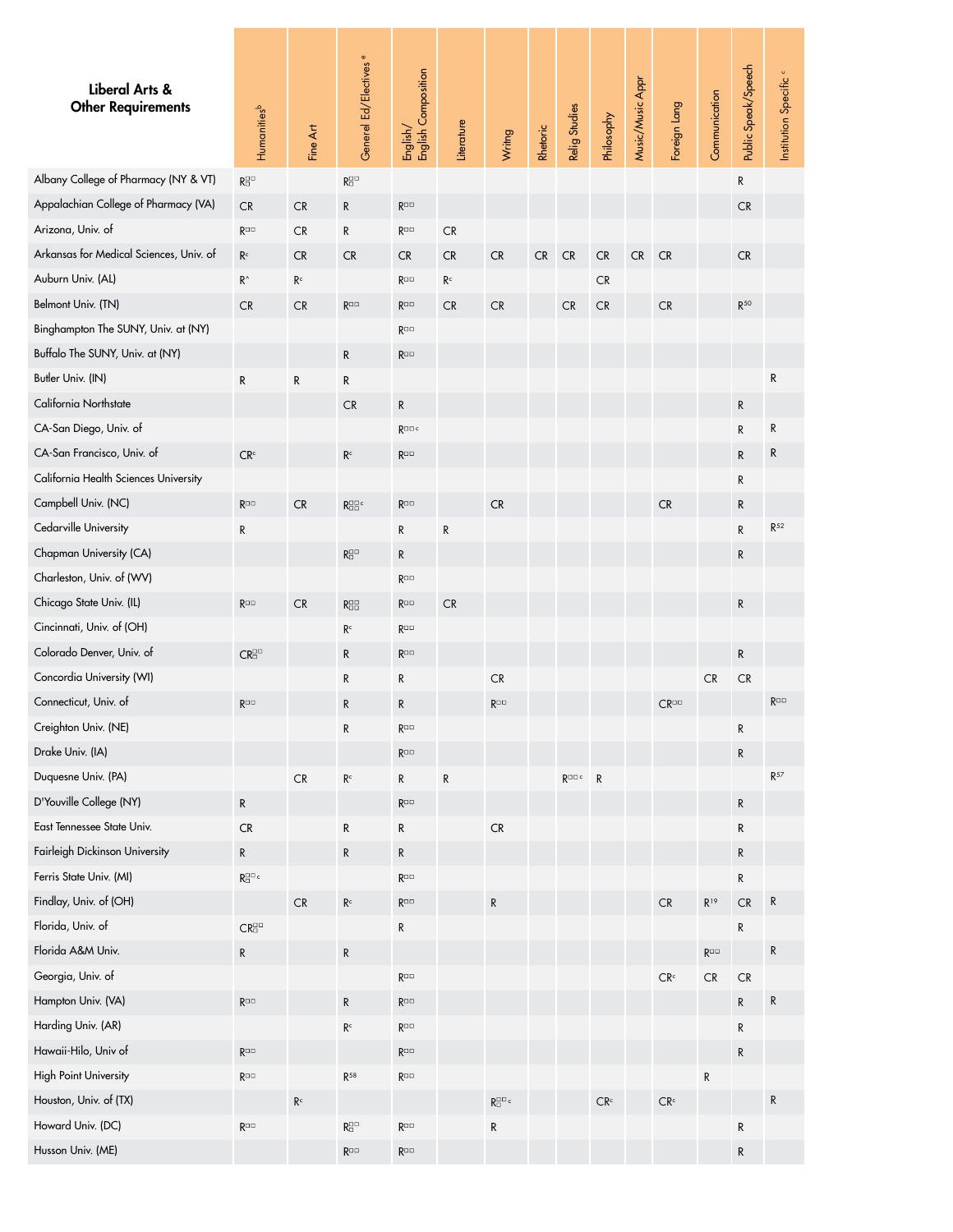<span id="page-13-0"></span>

| Liberal Arts &<br><b>Other Requirements</b> | Humanities <sup>b</sup>                                             | Fine Art                        | Generel Ed/Electives <sup>e</sup>       | English/<br>English Composition       | Literature      | Wrimg          | Rhetoric | Relig Studies | Philosophy | Music/Music Appr | Foreign Lang                              | Communication           | Public Speak/Speech | Institution Specific <sup>o</sup> |
|---------------------------------------------|---------------------------------------------------------------------|---------------------------------|-----------------------------------------|---------------------------------------|-----------------|----------------|----------|---------------|------------|------------------|-------------------------------------------|-------------------------|---------------------|-----------------------------------|
| Idaho State Univ.                           |                                                                     |                                 |                                         |                                       |                 |                |          |               |            |                  |                                           |                         |                     |                                   |
| Illinois-Chicago, Univ. of                  | $\mathsf{R}$                                                        |                                 |                                         |                                       | CR              |                |          |               |            |                  |                                           | ${\sf R}$               | R                   |                                   |
| Incarnate Word, Univ. of the (TX)           |                                                                     | ${\sf R}$                       |                                         | $R^{\Box\Box}$                        | ${\sf R}$       |                |          |               | R          |                  |                                           |                         | R                   |                                   |
| lowa, Univ. of                              |                                                                     |                                 | R <sub>0</sub> <sup>0</sup>             |                                       |                 |                | R        |               |            |                  |                                           |                         |                     |                                   |
| Kansas, Univ. of                            | ${\sf R}$                                                           |                                 |                                         | $R^{\Box\Box}$                        |                 |                |          |               |            |                  |                                           |                         | R                   |                                   |
| Keck Graduate Institute                     |                                                                     |                                 |                                         |                                       |                 |                |          |               |            |                  |                                           |                         | R                   |                                   |
| Kentucky, Univ. of                          |                                                                     |                                 | $R^{60}$                                | $R^{\Box\Box}$                        |                 |                |          |               |            |                  |                                           | ${\sf R}$               |                     |                                   |
| Larkin Health Sciences Institute            | <b>CR</b>                                                           |                                 |                                         | R                                     |                 |                |          |               |            |                  |                                           |                         | ${\sf R}$           |                                   |
| Lebanese American University                | ${\sf R}$                                                           |                                 |                                         | $\mathsf{R}^{\square\square}_\square$ |                 |                |          |               |            |                  |                                           |                         |                     | R                                 |
| <b>LECOM</b>                                |                                                                     |                                 | $\mathsf{R}^\mathsf{c}$                 | $R^{\Box\Box}$                        |                 |                |          |               |            |                  |                                           |                         |                     |                                   |
| Lipscomb Univ. (TN)                         | $R^{\Box\Box}$                                                      | CR                              | $\mathsf{R}^{\square\square}_\square$   | $R^{\Box\Box}$                        | CR              |                |          |               |            |                  | CR                                        |                         | R                   |                                   |
| Loma Linda Univ. (CA)                       | $\mathsf{R}^{\square\square\,\mathsf{c}}_\square$                   |                                 |                                         | $R^{\Box\Box\ c}$                     |                 |                |          |               |            |                  |                                           |                         | R                   |                                   |
| Long Island Univ. (NY)                      |                                                                     |                                 |                                         | $R^{\Box\Box}$                        | $R^{\Box\Box}$  |                |          |               | CR         |                  |                                           |                         |                     |                                   |
| Louisiana at Monroe, Univ. of               | $\mathsf{R}^{\boxdot\Box}_{\boxdot}$                                | $\mathsf{R}$                    |                                         | $R^{\Box\Box}$                        |                 | $\mathsf{R}$   |          |               |            |                  |                                           |                         | ${\sf R}$           |                                   |
| Manchester University (IN)                  | $R^{\Box\Box}$                                                      |                                 | ${\sf R}$                               | R                                     |                 |                |          |               |            |                  |                                           |                         | R                   |                                   |
| Maryland, Univ. of                          | $CR_{\Box}^{\Box\Box}$                                              |                                 |                                         | R                                     |                 |                |          |               |            |                  |                                           |                         | R                   |                                   |
| Maryland Eastern Shore, Univ. of            | ${\sf R}$                                                           | CR                              |                                         | $CR^{\square\square}$                 | $CR^{\Box\Box}$ |                |          |               |            |                  |                                           | <b>CR</b>               | R                   |                                   |
| Marshall University                         |                                                                     | ${\sf CR}$                      |                                         | $R^{\Box\Box}$                        |                 |                |          |               |            |                  | $\mathsf{R}^{\square\,\square}_{\square}$ | CR                      | CR                  | R                                 |
| Marshall B. Ketchum University              |                                                                     |                                 | ${\sf R}$                               | $R^{\Box\Box}$                        |                 |                |          |               |            |                  |                                           | ${\sf CR}$              | ${\sf CR}$          |                                   |
| Massachussetts-Boston                       |                                                                     |                                 | $\mathsf R$                             |                                       |                 | R <sup>c</sup> |          |               |            |                  |                                           |                         |                     | R                                 |
| Massachessets-Worcester/Manchester          | ${\sf R}$                                                           |                                 |                                         | $R^{\Box\Box}$                        |                 |                |          |               |            |                  |                                           |                         |                     |                                   |
| Medical University of South Carolina        |                                                                     |                                 | $R^{\square\square}_{\square}$          | $R^{\Box\Box}$                        |                 |                |          |               |            |                  |                                           |                         | ${\sf R}$           |                                   |
| Mercer Univ. (GA)                           | $R^{\square\square}$                                                |                                 | $R^{64}$                                | $R^{\Box\Box}$                        |                 |                |          |               |            |                  |                                           |                         | R                   |                                   |
| Michigan, Univ. of                          | $CR^{\Box}$                                                         |                                 |                                         | R                                     |                 |                |          |               |            |                  | $CR^{\Box}$                               |                         |                     |                                   |
| Midwestern Univ-Chicago (IL)                |                                                                     |                                 | $\mathsf{R}^{\square\square}_\square$   | $R^{\Box\Box}$                        |                 |                |          |               |            |                  |                                           |                         | R                   |                                   |
| Midwestern Univ-Glendale (AZ)               |                                                                     |                                 | $\mathsf{R}^{\square\square}_{\square}$ | $R^{\Box\Box}$                        |                 |                |          |               |            |                  |                                           |                         | R                   |                                   |
| Minnesota, Univ. of                         |                                                                     |                                 |                                         | R                                     |                 |                |          |               |            |                  |                                           | ${\sf CR}$              | R                   |                                   |
| Mississippi, Univ. of                       | $\mathsf{CR}^{\scriptscriptstyle\Box\Box}_{\scriptscriptstyle\Box}$ | $CR^{\square\square}_{\square}$ |                                         | R                                     |                 |                |          |               |            |                  |                                           |                         | R                   |                                   |
| Missouri - Kansas City, Univ. of            |                                                                     |                                 |                                         | $R^{\Box\Box}$                        |                 |                |          |               |            |                  |                                           |                         | R                   | R                                 |
| Montana, Univ. of                           |                                                                     |                                 | $R_{\Box}^{\Box}$                       |                                       |                 | ${\sf R}$      |          |               |            |                  |                                           |                         | R                   |                                   |
| Nebraska Medical Center, Univ. of           |                                                                     |                                 | $\mathsf{R}^{\square\square}_\square$   | $R^{\Box\Box}$                        |                 |                |          |               |            |                  |                                           | ${\sf CR}$              | R                   |                                   |
| New England, University of (ME)             | ${\sf R}$                                                           |                                 | ${\sf R}$                               | $R^{\Box\Box}$                        |                 |                |          |               |            |                  |                                           |                         | R                   | R                                 |
| New Mexico, Univ. of                        |                                                                     |                                 | ${\sf R}$                               | $\mathsf{R}^{\square\square}$         |                 |                |          |               |            |                  |                                           | $\mathsf{R}^\mathsf{c}$ |                     |                                   |
| North Carolina Chapel Hill, Univ. of        | ${\sf R}$                                                           |                                 |                                         | R                                     |                 |                |          |               |            |                  | $\mathsf{R}^\mathsf{c}$                   |                         |                     | R                                 |
| North Dakota State Univ.                    | ${\sf R}$                                                           | R                               |                                         | $\mathsf{R}^{\square\square}_\square$ |                 |                |          |               |            |                  |                                           | $\mathsf{R}^\mathsf{c}$ | R                   |                                   |
| North Texas, Univ. of                       | <b>CR</b>                                                           | <b>CR</b>                       |                                         | $\mathsf{R}^{\square\square}$         | R               |                |          |               |            |                  |                                           |                         | R                   |                                   |
| Northeast Ohio (NEOMED)                     |                                                                     |                                 | ${\sf R}$                               | ${\sf CR}$                            | ${\sf CR}$      |                |          |               |            |                  |                                           | ${\sf CR}$              | ${\sf CR}$          |                                   |
| Northeastern Univ. (MA)                     | <b>CR</b>                                                           | CR                              | ${\sf R}$                               |                                       |                 | $\mathsf{R}$   |          |               |            |                  |                                           |                         |                     | R                                 |
| Notre Dame of Maryland Univ.                | <b>CR</b>                                                           | CR                              | $R^{\square\square}$                    | $R^{\Box\Box}$                        |                 |                |          | CR            |            |                  | ${\sf CR}$                                |                         | R                   |                                   |
| Nova Southeastern Univ. (FL)                | ${\sf R}$                                                           |                                 |                                         | $\mathsf{R}^{\square\square}$         |                 |                |          |               |            |                  |                                           |                         | ${\sf R}$           |                                   |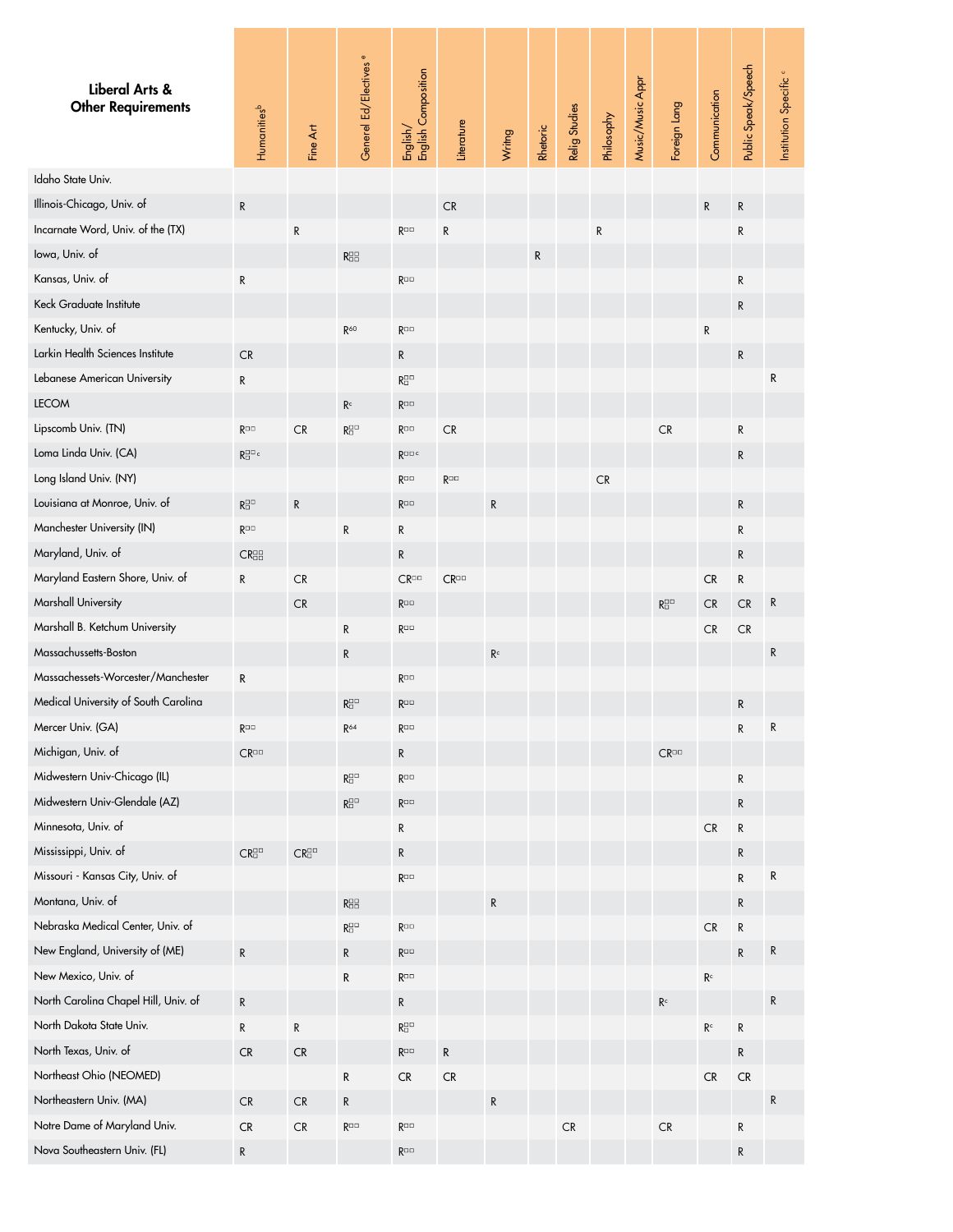<span id="page-14-0"></span>

| Liberal Arts &<br><b>Other Requirements</b>          | Humanities <sup>b</sup>                                             | Fine Art  | Generel Ed/Electives <sup>e</sup>         | English/<br>English Composition | Literature | Wrimg                | Rhetoric | Relig Studies | Philosophy | Music/Music Appr | Foreign Lang      | Communication | Public Speak/Speech | Institution Specific <sup>c</sup> |
|------------------------------------------------------|---------------------------------------------------------------------|-----------|-------------------------------------------|---------------------------------|------------|----------------------|----------|---------------|------------|------------------|-------------------|---------------|---------------------|-----------------------------------|
| Ohio Northern Univ.                                  |                                                                     |           |                                           |                                 |            |                      |          |               |            |                  |                   |               |                     |                                   |
| Ohio State Univ., The                                |                                                                     |           |                                           |                                 |            |                      |          |               |            |                  |                   |               |                     |                                   |
| Oklahoma, Univ. of                                   |                                                                     |           | $\mathsf{R}^\mathsf{c}$                   | $\mathsf{R}^{\square\square}$   |            |                      |          |               |            |                  |                   |               |                     |                                   |
| Oregon State Univ.                                   |                                                                     |           |                                           |                                 |            | $R^{\Box\Box}$       |          |               |            |                  |                   | ${\sf R}$     |                     |                                   |
| Pacific, Univ. of the (CA)                           | R                                                                   |           | CR <sup>c</sup>                           | $R^{\Box\Box}$                  |            |                      |          |               |            |                  |                   |               | R                   | R                                 |
| Pacific Univ. Oregon                                 | CR                                                                  | <b>CR</b> |                                           | $R^{\Box\Box}$                  |            |                      |          |               |            |                  |                   | ${\sf CR}$    | ${\sf CR}$          |                                   |
| Palm Beach Atlantic Univ. (FL)                       | $\mathsf{R}^{\square\square}_{\square}$                             |           |                                           | $R^{\Box\Box}$                  |            |                      |          |               |            |                  |                   |               | R                   |                                   |
| Philadelphia College of<br>Osteopathic Medicine (GA) | ${\sf R}$                                                           |           | $\mathsf{R}^{\square\square}_\square$     | $R^{\Box\Box}$                  | <b>CR</b>  |                      |          |               |            |                  |                   |               | R                   |                                   |
| Philadelphia, Univ. of the Sciences in (PA)          | $\mathsf{R}^{\square\square}_\square$                               |           | CR                                        |                                 |            | $R^{\Box\Box}$       |          |               |            |                  |                   |               |                     | R                                 |
| Pittsburgh, Univ. of (PA)                            | R                                                                   | <b>CR</b> | R                                         | $R^{\Box\Box}$                  |            |                      |          | CR            | ${\sf CR}$ | ${\sf CR}$       |                   | <b>CR</b>     |                     |                                   |
| Presbyterian College (SC)                            | $R^{\square\square}$                                                |           |                                           | $R^{\Box\Box}$                  |            |                      |          |               |            |                  |                   |               | R                   |                                   |
| Puerto Rico, Univ. of                                | $R^{\Box\Box}$                                                      |           |                                           | R                               |            |                      |          |               |            |                  | $R^{\Box\Box}$ 25 |               |                     |                                   |
| Purdue Univ. (IN)                                    |                                                                     |           |                                           | R                               |            |                      |          |               |            |                  |                   |               |                     |                                   |
| Regis Univ. (CO)                                     |                                                                     |           | ${\sf R}$                                 | R                               |            |                      |          | ${\sf R}$     | R          |                  |                   |               | R                   |                                   |
| Rhode Island, Univ. of                               |                                                                     |           |                                           |                                 |            |                      |          |               |            |                  |                   |               |                     |                                   |
| Roosevelt Univ. (IL)                                 | $R^{\Box\Box}$                                                      |           |                                           | $R^{\Box\Box}$                  |            |                      |          |               |            |                  |                   |               | R                   |                                   |
| Rosalind Franklin Univ. (IL)                         | $R^{\Box\Box}$                                                      |           | R                                         |                                 |            | R <sub>□□</sub>      |          |               |            |                  |                   |               | R                   |                                   |
| Roseman Univ. of Health Sciences                     |                                                                     |           |                                           | $\mathsf{R}$                    |            |                      |          |               |            |                  |                   |               | R                   |                                   |
| Rutgers, The State Univ. of NJ                       | <b>CR</b>                                                           |           |                                           |                                 |            | $R^{\Box\Box}$       |          |               |            |                  |                   |               |                     | R                                 |
| Saint Joseph, Univ. of (CT)                          | $R^{\Box\Box}$                                                      |           |                                           | $R^{\Box\Box}$                  |            |                      |          |               |            |                  |                   |               | R                   | R                                 |
| Samford Univ. (AL)                                   | CR                                                                  | CR        |                                           | $\mathsf{R}^{\square\square}$   | R          |                      |          |               |            |                  |                   |               | R                   |                                   |
| Shenandoah Univ. (VA)                                | R                                                                   | CR        |                                           | $R^{\Box\Box}$                  | CR         |                      |          |               |            |                  |                   |               | R                   |                                   |
| South Carolina, Univ. of                             | $\mathsf{R}^{\square\square}_\square$                               |           |                                           | $R^{\Box\Box}$                  |            |                      |          |               |            |                  |                   |               | R                   |                                   |
| South College (TN)                                   | $\mathsf{R}$                                                        |           |                                           | $R^{\Box\Box}$                  | ${\sf R}$  |                      |          |               |            |                  |                   |               | R                   |                                   |
| South Dakota State Univ.                             | $\Box$                                                              |           |                                           | $R^{\Box\Box}$                  |            |                      |          |               |            |                  |                   |               | R                   |                                   |
| South Florida, Univ. of                              | ${\sf R}$                                                           | ${\sf R}$ |                                           | R                               |            |                      |          |               |            |                  |                   |               |                     |                                   |
| South Univ. (GA & SC)                                | $\mathsf{R}^{\square\square}_\square$                               |           | $\mathsf{R}^{\square\,\square}_{\square}$ | $\mathsf{R}$                    | ${\sf R}$  |                      |          |               |            |                  |                   |               | R                   |                                   |
| Southern California, Univ. of                        |                                                                     |           |                                           | <b>CR</b>                       |            |                      |          |               |            |                  |                   | CR            | CR                  |                                   |
| Southern Illinois Univ. Edwardsville                 | ${\sf R}$                                                           | CR        |                                           | $\mathsf{R}^{\square\square}$   |            |                      |          |               | R          |                  |                   |               | R                   |                                   |
| St. John Fisher College (NY)                         | $CR_{\Box}^{\Box\Box}$                                              |           |                                           | $R^{\Box\Box}$                  | CR         |                      |          |               |            |                  |                   |               | R                   |                                   |
| St. John's Univ. (NY)                                |                                                                     |           |                                           |                                 |            | R                    |          |               |            |                  |                   |               |                     | R                                 |
| St. Louis COP (MO)                                   | $\mathsf{CR}^{\scriptscriptstyle\Box\Box}_{\scriptscriptstyle\Box}$ |           |                                           | $R^{\Box\Box}$                  |            | $R^{\square\square}$ |          |               |            |                  |                   | <b>CR</b>     | ${\sf CR}$          | R                                 |
| Sullivan Univ. (KY)                                  | ${\sf CR}$                                                          | <b>CR</b> | R                                         | $R^{\Box\Box}$                  |            |                      |          |               |            |                  | ${\sf CR}$        | CR            | R                   | R                                 |
| Southwestern Oklahoma State Univ.                    |                                                                     | <b>CR</b> |                                           | $R^{\Box\Box}$                  | <b>CR</b>  |                      |          |               | ${\sf CR}$ | ${\sf CR}$       |                   |               | R                   | R                                 |
| Temple Univ. (PA)                                    | $R^{\Box\Box}$                                                      | R         |                                           | R                               |            |                      |          |               |            |                  | ${\sf CR}$        |               |                     | R                                 |
| Tennessee, The Univ. of                              | $R^{\Box\Box}$                                                      |           | ${\sf R}$                                 | $\mathsf{R}^{\square\square}$   |            |                      |          |               |            |                  |                   | CR            | R                   |                                   |
| Texas A&M Univ.                                      | R                                                                   | <b>CR</b> |                                           | $R^{\Box\Box}$                  | <b>CR</b>  |                      |          |               | ${\sf CR}$ | CR               | CR                |               | R                   | R                                 |
| Texas Southern Univ.                                 |                                                                     | R         |                                           | $R^{\Box\Box}$                  | ${\sf R}$  |                      |          |               |            |                  |                   |               | R                   | R                                 |
| Texas Tech Univ.                                     | ${\sf R}$                                                           |           |                                           | $R^{\Box\Box}$                  | R          |                      |          |               |            |                  |                   |               | R                   | R                                 |
| Texas-Austin, Univ. of                               |                                                                     | ${\sf R}$ |                                           | R                               | R          |                      |          |               |            |                  |                   |               |                     | R                                 |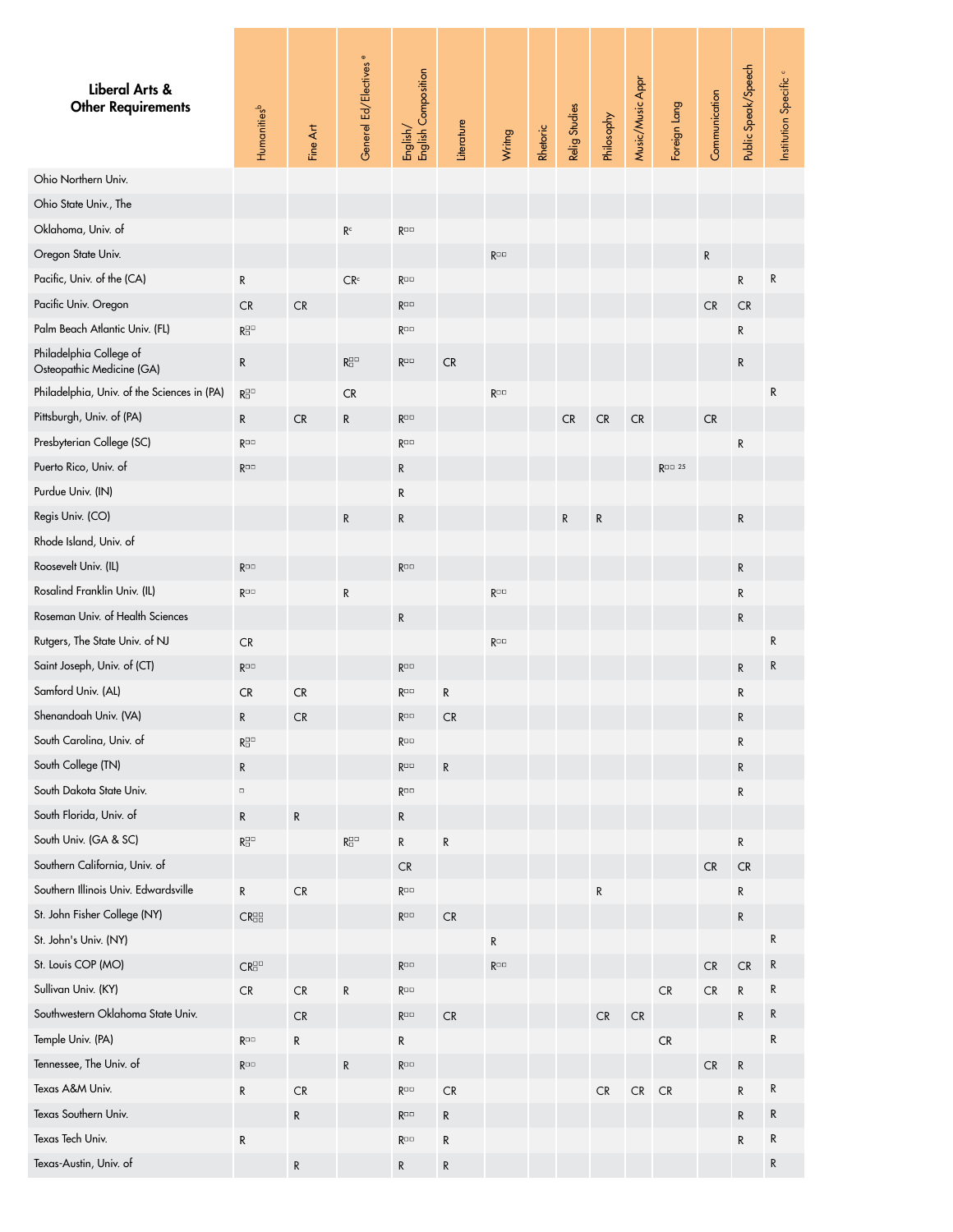<span id="page-15-0"></span>

| Liberal Arts &<br><b>Other Requirements</b> | Humanities <sup>b</sup>                 | Fine Art  | Generel Ed/Electives <sup>e</sup> | English/<br>English Composition | Literature | Wrimg                | Rhetoric    | Relig Studies | Philosophy     | Music/Music Appr    | Foreign Lang | Communication | Public Speak/Speech | Institution Specific <sup>®</sup>         |
|---------------------------------------------|-----------------------------------------|-----------|-----------------------------------|---------------------------------|------------|----------------------|-------------|---------------|----------------|---------------------|--------------|---------------|---------------------|-------------------------------------------|
| Texas-Tyler, Univ. of                       |                                         |           |                                   |                                 |            |                      |             |               |                |                     |              |               | ${\sf R}$           | $\mathsf{R}$                              |
| Thomas Jefferson Univ. (PA)                 | $\mathsf{R}^{\square\square}_{\square}$ |           |                                   | ${\sf R}$                       |            |                      |             |               |                |                     |              |               |                     |                                           |
| Toledo, Univ. of (OH)                       |                                         |           | R                                 | $R^{\Box\Box}$                  |            |                      |             |               |                |                     |              |               |                     |                                           |
| Touro Univ. (CA)                            |                                         |           |                                   |                                 |            |                      |             |               |                |                     |              |               |                     |                                           |
| Touro College (NY)                          |                                         |           |                                   |                                 |            |                      |             |               |                |                     |              |               |                     |                                           |
| Union Univ. (TN)                            | $R^{\Box\Box}$                          |           |                                   |                                 |            | $R^{\square\square}$ |             |               |                |                     |              |               | ${\sf R}$           |                                           |
| Utah, Univ. of                              |                                         |           | ${\sf R}$                         |                                 |            | CR                   |             |               |                |                     |              |               | CR                  |                                           |
| Virginia Commonwealth Univ.                 |                                         |           | $\mathsf{R}^\mathsf{c}$           | $R^{\Box\Box}$                  |            |                      | CR          |               |                |                     |              |               | ${\sf R}$           |                                           |
| Washington, Univ. of                        | ${\sf R}$                               |           |                                   | $R^{\Box\Box}$                  |            |                      |             |               |                |                     |              |               | $R^{23}$            |                                           |
| Washington State Univ.                      |                                         |           |                                   |                                 |            | $R^{\Box\Box}$       |             |               | R              |                     |              |               |                     | ${\sf R}$                                 |
| Wayne State Univ. (MI)                      |                                         | ${\sf R}$ | ${\sf R}$                         | $\mathsf{R}^{\square\square}$   |            | ${\sf R}$            |             |               | ${\sf R}$      |                     |              |               | ${\sf R}$           | R                                         |
| <b>West Coast University</b>                | CR                                      |           |                                   | $R^{\Box\Box}$                  |            |                      |             |               |                |                     |              |               | R                   |                                           |
| West Virginia Univ.                         |                                         |           | $\mathsf{R}^\mathsf{c}$           | $R^{\Box\Box}$                  |            |                      |             |               |                |                     |              |               | ${\sf R}$           | $\mathsf{R}^{\square\,\square}_{\square}$ |
| Western New England Univ. (MA)              |                                         |           |                                   | $R^{\Box\Box}$                  |            |                      |             |               |                |                     |              |               | $\mathsf{R}$        |                                           |
| Western Univ. (CA)                          |                                         |           | ${\sf R}$                         | $R^{\Box\Box}$                  |            |                      |             |               |                |                     |              |               | <b>CR</b>           |                                           |
| Wilkes Univ. (PA)                           |                                         |           |                                   |                                 |            |                      |             |               |                |                     |              |               | ${\sf R}$           |                                           |
| Wingate Univ. (NC)                          | ${\sf R}$                               |           |                                   | $R^{\Box\Box}$                  | ${\sf R}$  |                      |             | CR            |                |                     | CR           | CR            | $R^{23}$            |                                           |
| Wisconsin, Univ of                          |                                         |           | ${\sf R}$                         | ${\sf R}$                       |            |                      |             |               |                |                     |              |               |                     | ${\sf R}$                                 |
| Wyoming, Univ. of                           |                                         |           |                                   |                                 |            |                      |             |               |                |                     |              |               |                     | $\mathsf{R}$                              |
| Xavier Univ. (LA)                           |                                         |           |                                   | ${\sf R}$                       | ${\sf R}$  |                      |             | R             | ${\sf R}$      |                     |              |               | R                   | ${\sf R}$                                 |
| Total # REQUIRED                            | 55                                      | 11        | 57                                | 108                             | 14         | 17                   | $\mathbf 1$ | 3             | $\overline{7}$ | $\mathsf{O}\xspace$ | 3            | 8             | 81                  | 38                                        |
| Total # CONDITIONALLY REQUIRED              | 20                                      | 23        | 4                                 | $\pmb{4}$                       | 13         | $\boldsymbol{6}$     | $\sqrt{2}$  | $\sqrt{5}$    | 8              | 4                   | 14           | 15            | 13                  | $\mathsf{O}\xspace$                       |